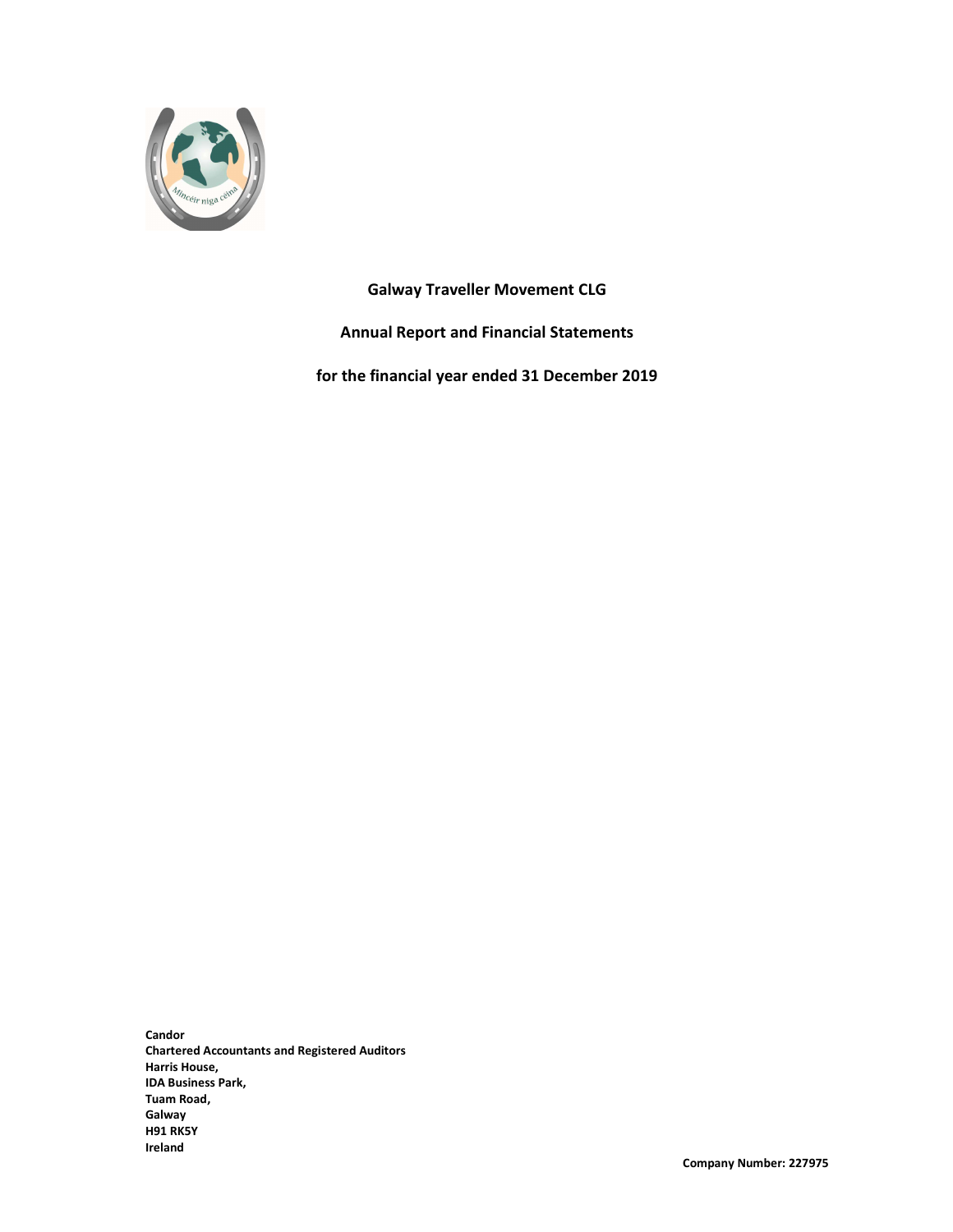# Galway Traveller Movement CLG **CONTENTS**

|                                              | Page           |
|----------------------------------------------|----------------|
| Directors and Other Information              | 3              |
| Directors' Report                            | $4 - 6$        |
| Directors' Responsibilities Statement        | $\overline{7}$ |
| Independent Auditor's Report                 | $8 - 9$        |
| Appendix to the Independent Auditor's Report | 10             |
| Income and Expenditure Account               | 11             |
| <b>Balance Sheet</b>                         | 12             |
| <b>Reconciliation of Members' Funds</b>      | 13             |
| Cash Flow Statement                          | 14             |
| <b>Grant Note</b>                            | $215 - 19$     |
| Notes to the Financial Statements            | $20 - 26$      |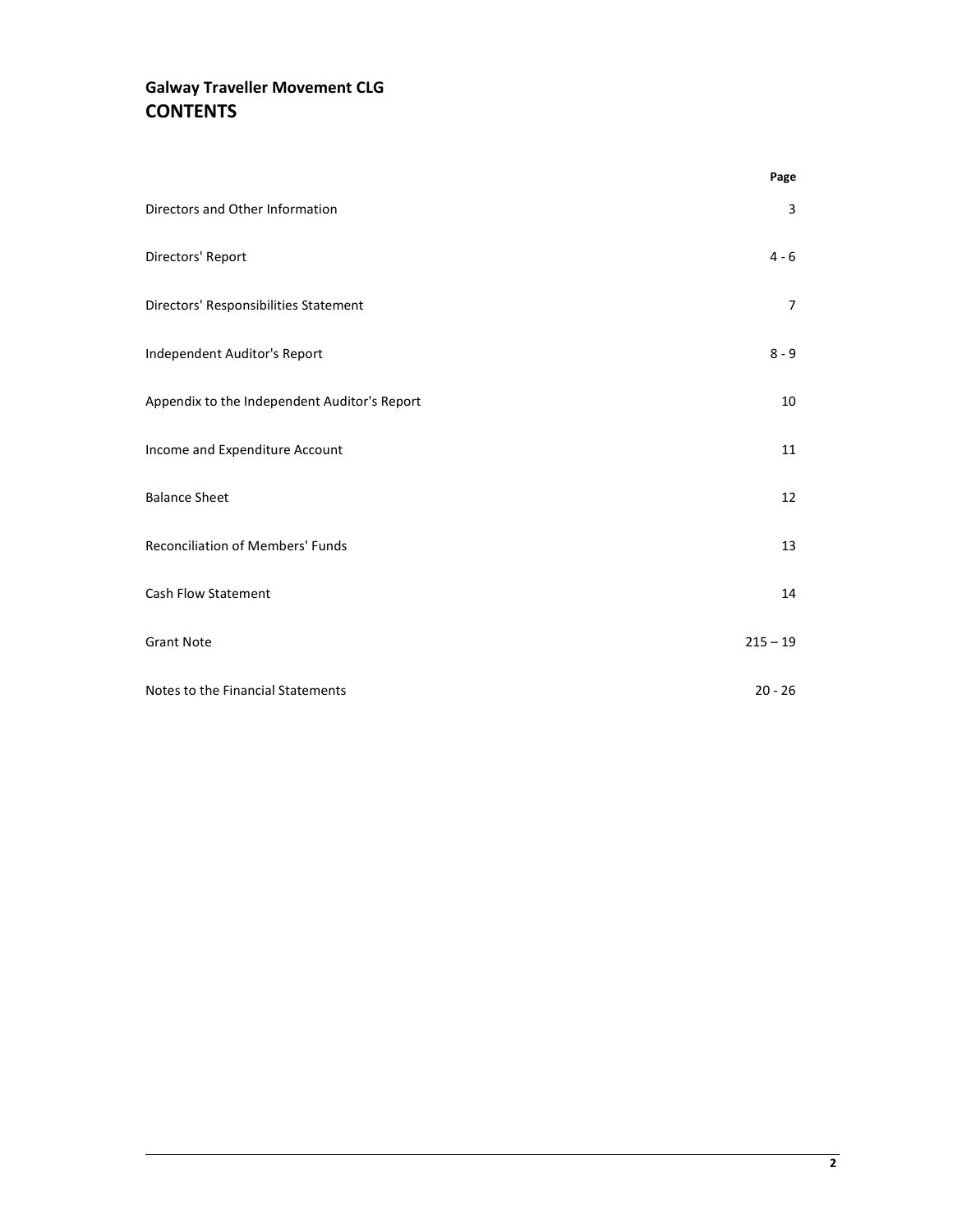# Galway Traveller Movement CLG DIRECTORS AND OTHER INFORMATION

| <b>Directors</b>                              | Patrick Sweeney<br>Karen McGuire (Resigned 12 December 2019)<br>Ann Irwin<br>Declan Brassil<br>Margaret Maughan<br>Anne Marie Stokes (Appointed 28 March 2019) |
|-----------------------------------------------|----------------------------------------------------------------------------------------------------------------------------------------------------------------|
| <b>Company Secretary</b>                      | Ann Irwin                                                                                                                                                      |
| <b>Company Number</b>                         | 227975                                                                                                                                                         |
| <b>Registered Office and Business Address</b> | 1 The Plaza<br><b>Headford Road</b><br>Galway<br>H91 KC6V<br>Ireland                                                                                           |
| <b>Auditors</b>                               | Candor<br>Chartered Accountants and Registered Auditors<br>Harris House,<br>IDA Business Park,<br>Tuam Road,<br>Galway<br><b>H91 RK5Y</b><br>Ireland           |
| <b>Bankers</b>                                | Bank of Ireland<br>Mainguard St.<br>Galway                                                                                                                     |
| <b>Solicitors</b>                             | O'Carroll & Co.<br>Solicitors<br>19A Merchants Road<br>Galway                                                                                                  |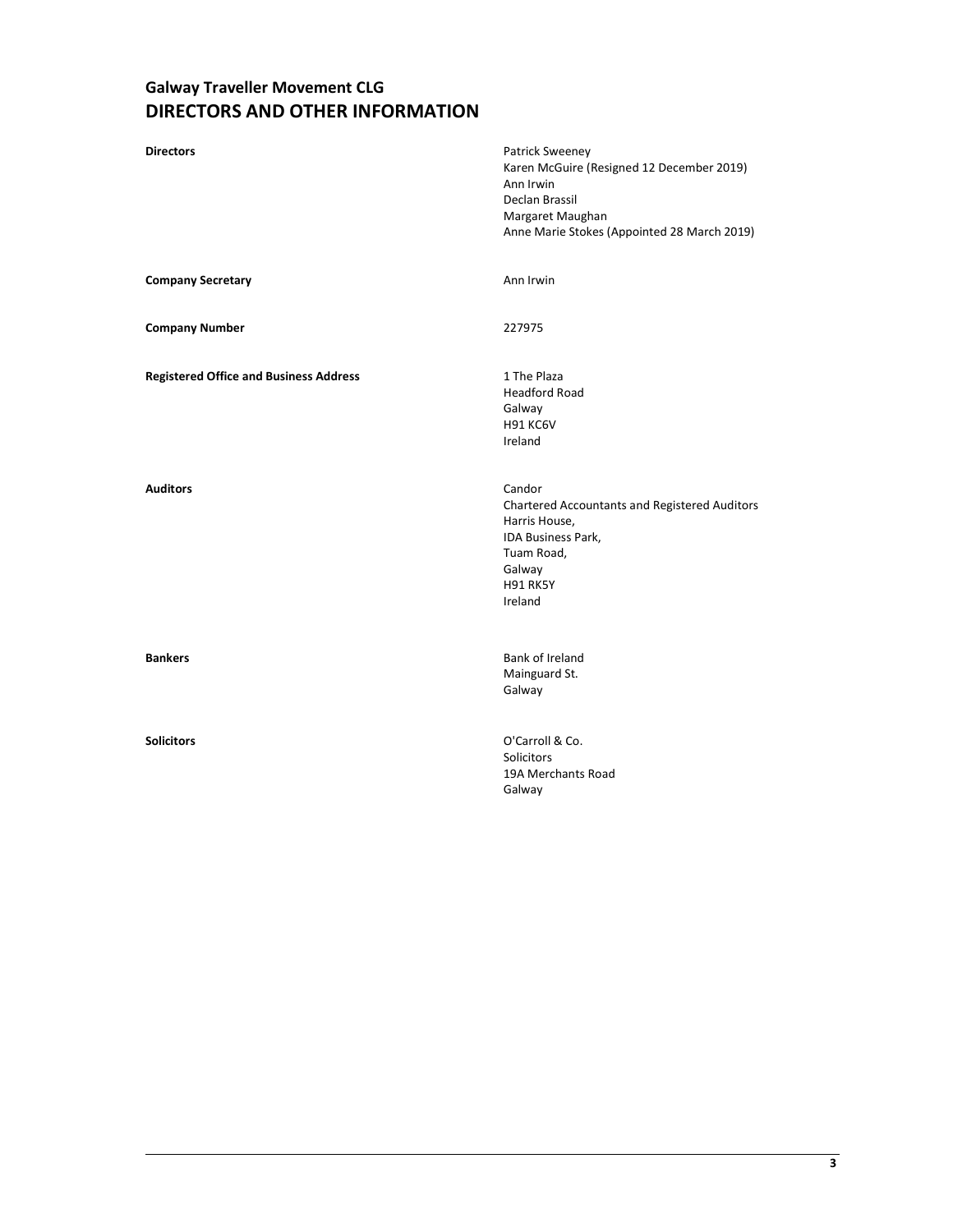# Galway Traveller Movement CLG DIRECTORS' REPORT

for the financial year ended 31 December 2019

The directors present their report and the audited financial statements for the financial year ended 31 December 2019.

#### Principal Activity

Galway Traveller Movement Limited was set up as an independent Traveller organisation in 1994. It is a company limited by guarantee and is a not for profit organisation. It was established by Travellers and non-Travellers in Galway with the ultimate aim to achieve equality and self-determination for the Traveller community in Galway City and County. The Traveller community's ongoing situation of living with structural inequality based on their minority status must be addressed. Galway Traveller Movement plans to dedicate its resources to enabling the Traveller community to be part of a movement that challenges structural inequality. This is in line with the Company's 2018 - 2022 Strategic Plan.

There has been no significant change in these activities during the year ended 31st December 2019. In overall terms total income has increased by €235,821 to €1,734,009 during the year. This increase is mainly due to the increase in social enterprise trading activity during the year.

#### The company's vision:

''Full equality, social justice and human rights realised for members of the Traveller community, and meaningful participation of Travellers in social, economic, political and cultural life''.

#### The company's mission:

''To challenge discrimination and racism experienced by the Traveller community in Galway City and County, to challenge the status quo and to empower members of the Traveller community to take action to realise Traveller rights''.

#### Values

Galway Traveller Movement has a long history of working from community work and human rights based approaches. A valuesbased approach was taken in developing the strategic plan 2018-2022. This approach acknowledges the centrality of values to the motivation of the individuals involved with Galway Traveller Movement and to the purpose, direction and priorities of Galway Traveller Movement as an organisation. A values-based approach makes the shared values held within Galway Traveller Movement explicit and establishes the directions to be taken over the period of the strategic plan based on these values.

Galway Traveller Movement promotes its values externally through its representation work and in its work of supporting organisational change within institutions of key relevance to the Traveller community. A coherent and consistent focus on Galway Traveller Movement's values is pursued in external communications and public awareness activities. Galway Traveller Movement policy positions are developed and articulated within the framework of Galway Traveller Movement's values.

Galway Traveller Movement's work is motivated and guided by the following five values: SOCIAL JUSTICE, EQUALITY, COLLECTIVITY, PARTICIPATION, DIGNITY

The Company is limited by guarantee not having a share capital.

### Financial Results

The surplus for the financial year after providing for depreciation and taxation amounted to €69,354 (2018 - €31,437). The surplus was derived from the social enterprise trading activity. It is also worth noting that during the year the company's social enterprise business have financially supported our community work and cultural programmes.

At the end of the financial year, the company has assets of €772,683 (2018 - €659,132) and liabilities of €428,477 (2018 - €384,280). The net assets of the company have increased by €69,354.

#### Directors and Secretary

The directors who served throughout the financial year, except as noted, were as follows:

Patrick Sweeney Karen McGuire (Resigned 12 December 2019) Ann Irwin Declan Brassil Margaret Maughan Anne Marie Stokes (Appointed 28 March 2019)

The secretary who served throughout the financial year was Ann Irwin.

In accordance with the company's constitution, the directors retire by rotation and, being eligible, offer themselves for reelection.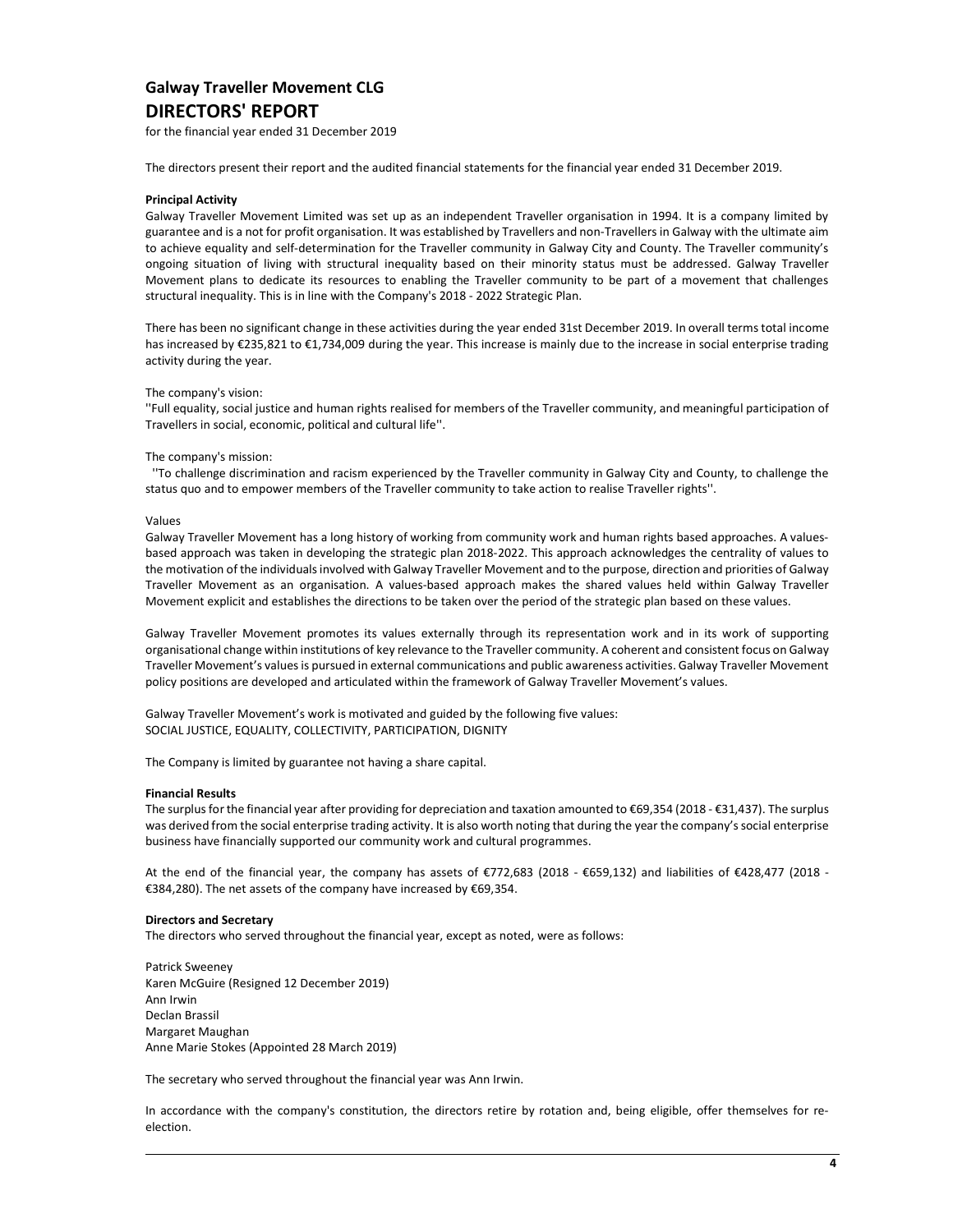# Galway Traveller Movement CLG DIRECTORS' REPORT

for the financial year ended 31 December 2019

### Future Developments

These are the key future developments that have been agreed:

- proactive in challenging all forms of discrimination and racism against the Traveller community
- development of the local Traveller action groups and grass roots approach
- identify key Traveller leaders to champion the work
- the creation of employment for members of the Traveller community and the expansion of Social enterprises
- members of the Traveller community progressing into third level education
- the development of Traveller mental health and wellbeing program
- addressing health inequalities through the peer-led primary health care program
- increased Traveller participation in decision at a local, regional and national level
- Innovative campaigns to realise Traveller rights accommodation, education and mental health

### Post Balance Sheet Events

Covid 19 Pandemic, following government guidelines on the restriction of movement to assist with the battle against the spread of the Coronavirus, the decision was taken to temporarily cease trading of the social enterprises from the 30th of March 2020. During closures the enterprise employees were deployed to carry out essential community work duties supporting members of the Traveller community.

As of the date of signing the financial statements:

- First Class Insulation (FCI) remains closed and is awaiting guidance from SEAI in relation to the recommencement of works
- Bounce Back Recycling (BBR) reopened on the 11th of May 2020 as it is deemed an essential service

In order to mitigate the financial impact of Covid 19, the company are currently exploring further funding supports and resources for social enterprises. There are adequate reserves available which can be used to assist with any cashflow difficulties that may occur due to the temporary closures of FCI and BBR and any adverse trading activity in the future due to the pandemic.

The company has determined that those events are non-adjusting subsequent events. Accordingly, the financial position and results of operations as of and for the year ended 31 December 2019 have not been adjusted to reflect their impact and the directors are of the opinion that the company has the ability to continue as a going concern.

#### Auditors

The auditors, Candor, (Chartered Accountants) have indicated their willingness to continue in office in accordance with the provisions of section 383(2) of the Companies Act 2014.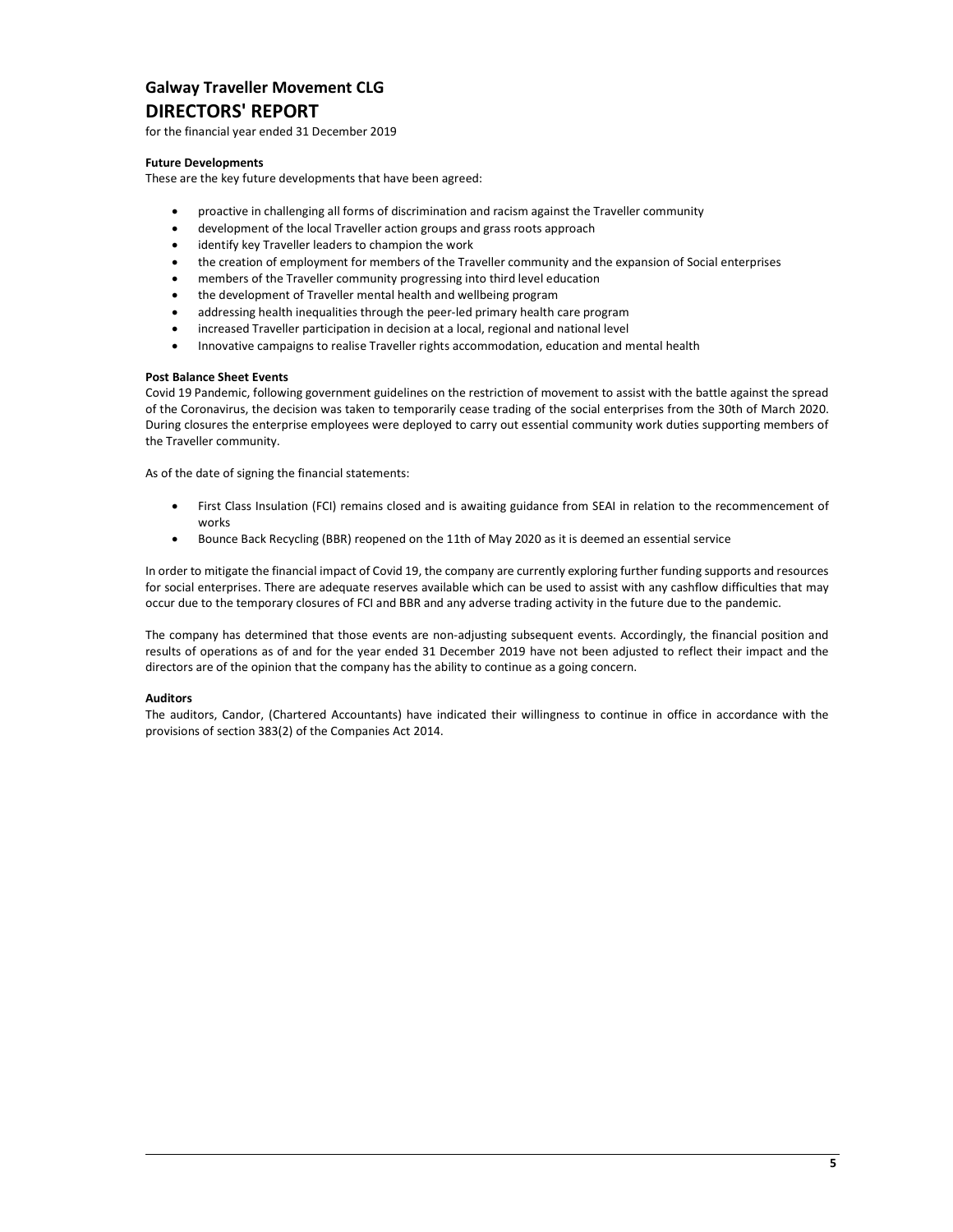# Galway Traveller Movement CLG DIRECTORS' REPORT

for the financial year ended 31 December 2019

### Reserves Policy

The Directors have reviewed the reserves of the company. The reserves are an integral part of the company's financial planning and programme budgeting. During the years ended 31st December 2013 to 2019, the company expanded the services that it provided to include:

- SEAI area-based work
- It commenced a new model of delivery for its social enterprise First Class Insulation in 2015
- It commenced a new social enterprise Bounce Back Recycling, in 2018.

These areas of work have generated reserves in the Company. At the 31st December 2019 the company had members' funds of €344,206 which are split into a fixed asset designated fund of €22,132 and unrestricted fund of €322,074.

The directors have decided that the unrestricted reserves will be allocated as follows:

### 1. Social Enterprise reserve of €135,000.

It is recommended that there is a 3 months' reserve in the company to deal with any funding matters for the Community Service programme (CSP). Coping with a loss of income is a priority for the company as a safeguard to protect this project within the company. This is a requirement of Pobal and was in our CSP business plan. It is intended that this reserve will be utilised to cover any loss of turnover that may be experienced as a result of the Coronavirus pandemic.

### 2. Working Capital reserve of €40,000.

This is to ensure that there are reserves in place to assist with adequate cash flow on a monthly basis should there be a delay in a grant payment or debtor's payment. It is based on the amount provided in one month by the largest funder to the company and is a requirement of Pobal.

### 3. Community reserve of €30,000

An allocation of €30,000 is made to assist the community initiatives for members of the Traveller community that have been adversely affected by the Covid 19 pandemic. There is a concern in relation to educational disadvantage.

#### 4.Building Fund of €117,074

A specific allocation of reserves of €117,074 for a deposit on a community and enterprise building for Galway Traveller Movement CLG. During the year ended 31st December 2018 work was carried out on identifying a building. Unfortunately, this building wasn't considered suitable to purchase after extensive professional analysis and reports were obtained during the year ended 31 December 2019. The company continues to search for a suitable premise to purchase.

The Directors of Galway Traveller Movement will monitor the reserves policy on an ongoing basis at the director's meetings.

#### Accounting Records

To ensure that adequate books and accounting records are kept in accordance with Sections 281 - 285 Companies Act, 2014, the directors have employed appropriately qualified accounting personnel and have maintained appropriate computerised accounting systems. The accounting records are located at the company's office at 1 The Plaza, Headford Road, Galway, H91 KC6V.

#### Signed on behalf of the board

Patrick Sweeney **Declan Brassil** 

4 th June 2020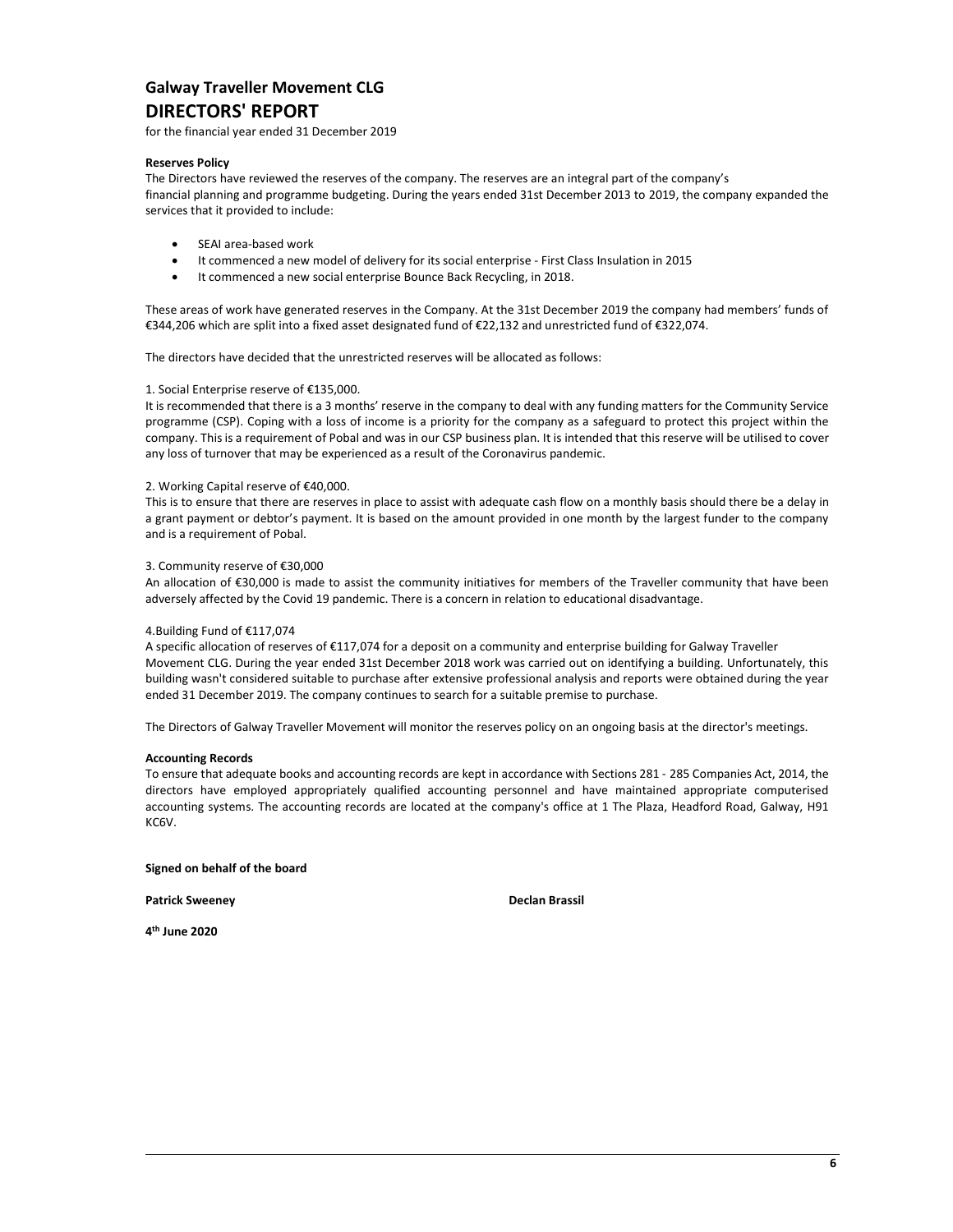# Galway Traveller Movement CLG DIRECTORS' RESPONSIBILITIES STATEMENT

for the financial year ended 31 December 2019

The directors are responsible for preparing the Directors' Report and the financial statements in accordance with applicable Irish law and regulations.

Irish company law requires the directors to prepare financial statements for each financial year. Under the law the directors have elected to prepare the financial statements in accordance with the Companies Act 2014 and FRS 102 "The Financial Reporting Standard applicable in the UK and Republic of Ireland" issued by the Financial Reporting Council. Under company law, the directors must not approve the financial statements unless they are satisfied that they give a true and fair view of the assets, liabilities and financial position of the company as at the financial year end date and of the surplus or deficit of the company for the financial year and otherwise comply with the Companies Act 2014.

In preparing these financial statements, the directors are required to:

- select suitable accounting policies for the company financial statements and then apply them consistently;
- make judgements and accounting estimates that are reasonable and prudent;
- state whether the financial statements have been prepared in accordance with applicable accounting standards, identify those standards, and note the effect and the reasons for any material departure from those standards; and
- prepare the financial statements on the going concern basis unless it is inappropriate to presume that the company will continue in business.

The directors are responsible for ensuring that the company keeps or causes to be kept adequate accounting records which correctly explain and record the transactions of the company, enable at any time the assets, liabilities, financial position and surplus or deficit of the company to be determined with reasonable accuracy, enable them to ensure that the financial statements and Directors' Report comply with the Companies Act 2014 and enable the financial statements to be readily and properly audited. They are also responsible for safeguarding the assets of the company and hence for taking reasonable steps for the prevention and detection of fraud and other irregularities.

In so far as the directors are aware:

- there is no relevant audit information (information needed by the company's auditor in connection with preparing the auditor's report) of which the company's auditor is unaware, and
- the directors have taken all the steps that they ought to have taken to make themselves aware of any relevant audit information and to establish that the company's auditor is aware of that information.

Signed on behalf of the board

Patrick Sweeny **Declan Brassil** 

4 th June 2020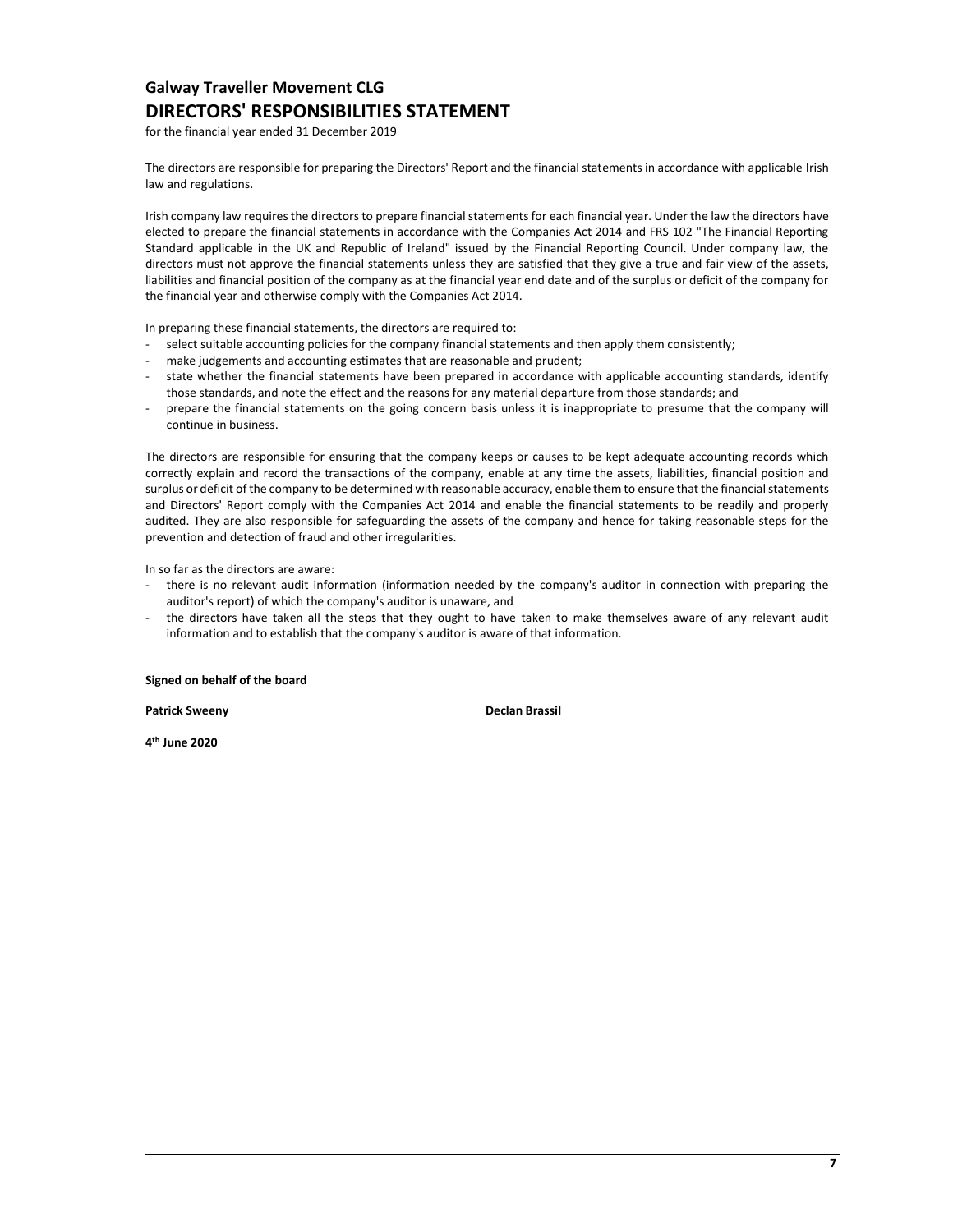# INDEPENDENT AUDITOR'S REPORT

### to the Members of Galway Traveller Movement CLG

### Report on the audit of the financial statements

### Opinion

We have audited the financial statements of Galway Traveller Movement CLG ('the company') for the financial year ended 31 December 2019 which comprise the Income and Expenditure Account, the Balance Sheet, the Reconciliation of Members' Funds, the Cash Flow Statement and the related notes to the financial statements, including a summary of significant accounting policies set out in note 2. The financial reporting framework that has been applied in their preparation is Irish Law and FRS 102 "The Financial Reporting Standard applicable in the UK and Republic of Ireland".

In our opinion the financial statements:

- give a true and fair view of the assets, liabilities and financial position of the company as at 31 December 2019 and of its surplus for the financial year then ended;
- have been properly prepared in accordance with FRS 102 "The Financial Reporting Standard applicable in the UK and Republic of Ireland"; and
- have been properly prepared in accordance with the requirements of the Companies Act 2014.

### Basis for opinion

We conducted our audit in accordance with International Standards on Auditing (Ireland) (ISAs (Ireland)) and applicable law. Our responsibilities under those standards are further described in the Auditor's responsibilities for the audit of the financial statements section of our report. We are independent of the company in accordance with ethical requirements that are relevant to our audit of financial statements in Ireland, including the Ethical Standard for Auditors (Ireland) issued by the Irish Auditing and Accounting Supervisory Authority (IAASA), and the Provisions Available for Audits of Small Entities, in the circumstances set out in note 4 to the financial statements, and we have fulfilled our other ethical responsibilities in accordance with these requirements. We believe that the audit evidence we have obtained is sufficient and appropriate to provide a basis for our opinion.

### Conclusions relating to going concern

We have nothing to report in respect of the following matters in relation to which ISAs (Ireland) require us to report to you where:

- the directors' use of the going concern basis of accounting in the preparation of the financial statements is not appropriate; or
- the directors have not disclosed in the financial statements any identified material uncertainties that may cast significant doubt about the company's ability to continue to adopt the going concern basis of accounting for a period of at least twelve months from the date when the financial statements are authorised for issue.

### Other Information

The directors are responsible for the other information. The other information comprises the information included in the annual report other than the financial statements and our Auditor's Report thereon. Our opinion on the financial statements does not cover the other information and, except to the extent otherwise explicitly stated in our report, we do not express any form of assurance conclusion thereon.

In connection with our audit of the financial statements, our responsibility is to read the other information and, in doing so, consider whether the other information is materially inconsistent with the financial statements or our knowledge obtained in the audit, or otherwise appears to be materially misstated. If we identify such material inconsistencies or apparent material misstatements, we are required to determine whether there is a material misstatement in the financial statements or a material misstatement of the other information. If, based on the work we have performed, we conclude that there is a material misstatement of this other information, we are required to report that fact. We have nothing to report in this regard.

#### Opinions on other matters prescribed by the Companies Act 2014

Based solely on the work undertaken in the course of the audit, we report that:

- in our opinion, the information given in the Directors' Report for the financial year for which the financial statements are prepared is consistent with the financial statements; and
- in our opinion, the Directors' Report has been prepared in accordance with the Companies Act 2014.

We have obtained all the information and explanations which we consider necessary for the purposes of our audit.

In our opinion the accounting records of the company were sufficient to permit the financial statements to be readily and properly audited. The financial statements are in agreement with the accounting records.

#### Matters on which we are required to report by exception

Based on the knowledge and understanding of the company and its environment obtained in the course of the audit, we have not identified any material misstatements in the Directors' Report. The Companies Act 2014 requires us to report to you if, in our opinion, the disclosures of directors' remuneration and transactions required by sections 305 to 312 of the Act are not made. We have nothing to report in this regard.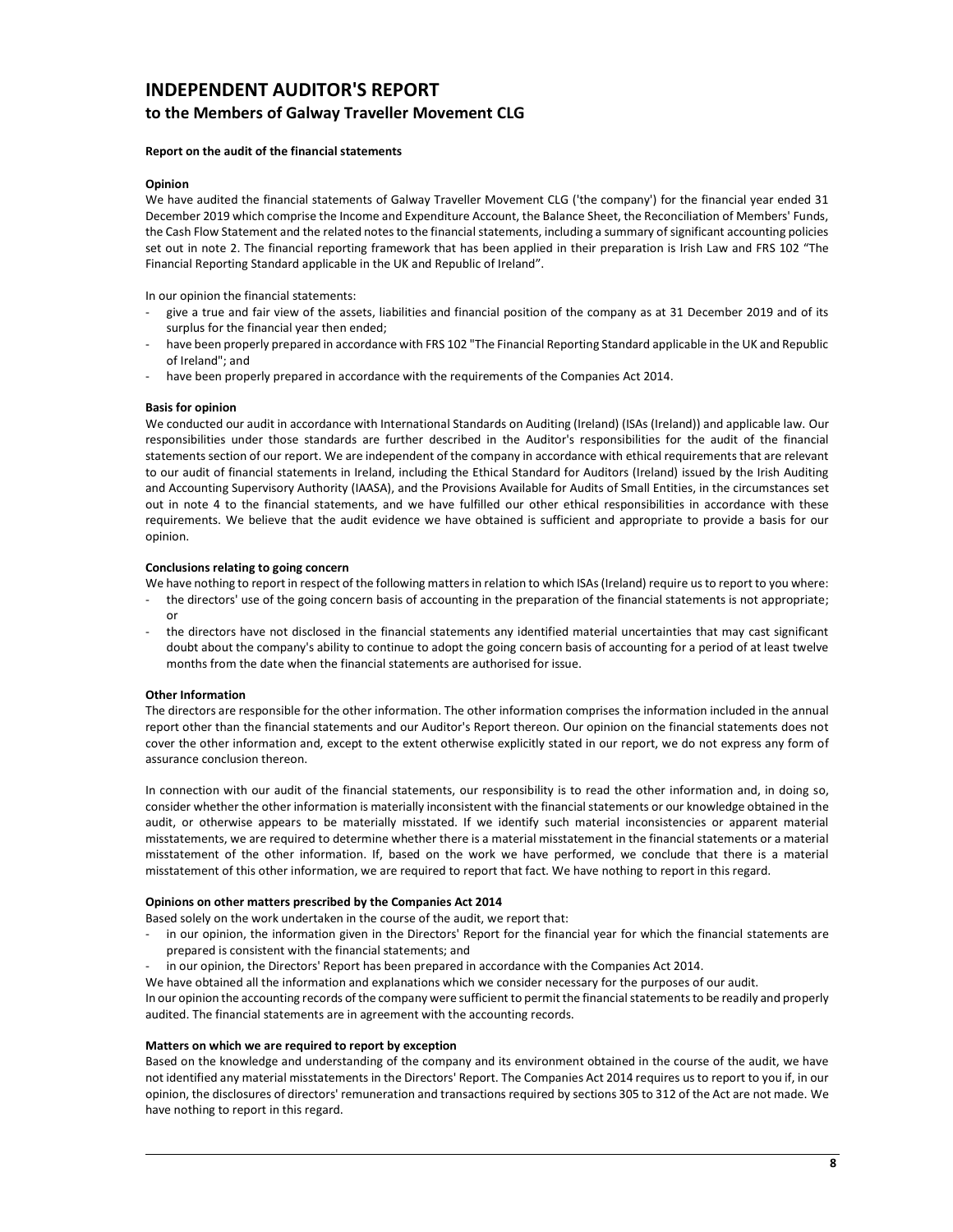# INDEPENDENT AUDITOR'S REPORT

### to the Members of Galway Traveller Movement CLG

### Respective responsibilities

### Responsibilities of directors for the financial statements

As explained more fully in the Directors' Responsibilities Statement, the directors are responsible for the preparation of the financial statements and for being satisfied that they give a true and fair view, and for such internal control as they determine is necessary to enable the preparation of financial statements that are free from material misstatement, whether due to fraud or error.

In preparing the financial statements, the directors are responsible for assessing the company's ability to continue as a going concern, disclosing, as applicable, matters related to going concern and using the going concern basis of accounting unless management either intends to liquidate the company or to cease operation, or has no realistic alternative but to do so.

### Auditor's responsibilities for the audit of the financial statements

Our objectives are to obtain reasonable assurance about whether the financial statements as a whole are free from material misstatement, whether due to fraud or error, and to issue an Auditor's Report that includes our opinion. Reasonable assurance is a high level of assurance, but is not a guarantee that an audit conducted in accordance with ISAs (Ireland) will always detect a material misstatement when it exists. Misstatements can arise from fraud or error and are considered material if, individually or in aggregate, they could reasonably be expected to influence the economic decisions of users taken on the basis of these financial statements.

A further description of our responsibilities for the audit of the financial statements is contained in the appendix to this report, located at page 10, which is to be read as an integral part of our report.

#### The purpose of our audit work and to whom we owe our responsibilities

Our report is made solely to the company's members, as a body, in accordance with section 391 of the Companies Act 2014. Our audit work has been undertaken so that we might state to the company's members those matters we are required to state to them in an Auditor's Report and for no other purpose. To the fullest extent permitted by law, we do not accept or assume any responsibility to anyone other than the company and the company's members, as a body, for our audit work, for this report, or for the opinions we have formed.

GILLIAN CAROLAN for and on behalf of CANDOR Chartered Accountants and Registered Auditors Harris House, IDA Business Park, Tuam Road, Galway H91 RK5Y Ireland

4 th June 2020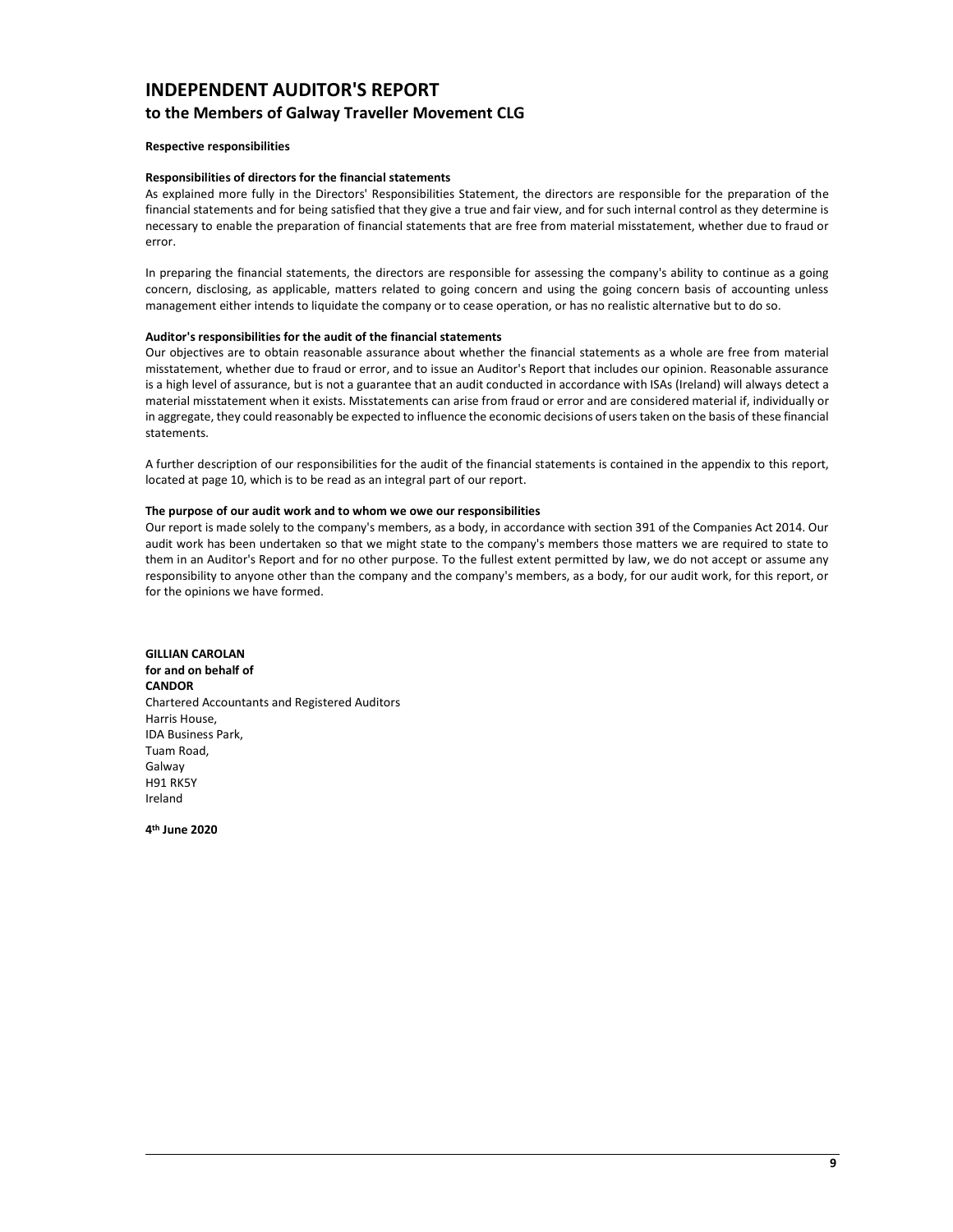## Galway Traveller Movement CLG APPENDIX TO THE INDEPENDENT AUDITOR'S REPORT

### Further information regarding the scope of our responsibilities as auditor

As part of an audit in accordance with ISAs (Ireland), we exercise professional judgement and maintain professional scepticism throughout the audit. We also:

- Identify and assess the risks of material misstatement of the financial statements, whether due to fraud or error, design and perform audit procedures responsive to those risks, and obtain audit evidence that is sufficient and appropriate to provide a basis for our opinion. The risk of not detecting a material misstatement resulting from fraud is higher than for one resulting from error, as fraud may involve collusion, forgery, intentional omissions, misrepresentations, or the override of internal control.
- Obtain an understanding of internal control relevant to the audit in order to design audit procedures that are appropriate in the circumstances, but not for the purpose of expressing an opinion on the effectiveness of the company's internal control.
- Evaluate the appropriateness of accounting policies used and the reasonableness of accounting estimates and related disclosures made by the directors.
- Conclude on the appropriateness of the directors' use of the going concern basis of accounting and, based on the audit evidence obtained, whether a material uncertainty exists related to events or conditions that may cast significant doubt on the company's ability to continue as a going concern. If we conclude that a material uncertainty exists, we are required to draw attention in our Auditor's Report to the related disclosures in the financial statements or, if such disclosures are inadequate, to modify our opinion. Our conclusions are based on the audit evidence obtained up to the date of our Auditor's Report. However, future events or conditions may cause the company to cease to continue as a going concern.
- Evaluate the overall presentation, structure and content of the financial statements, including the disclosures, and whether the financial statements represent the underlying transactions and events in a manner that achieves fair presentation.

We communicate with those charged with governance regarding, among other matters, the planned scope and timing of the audit and significant audit findings, including any significant deficiencies in internal control that we identify during our audit.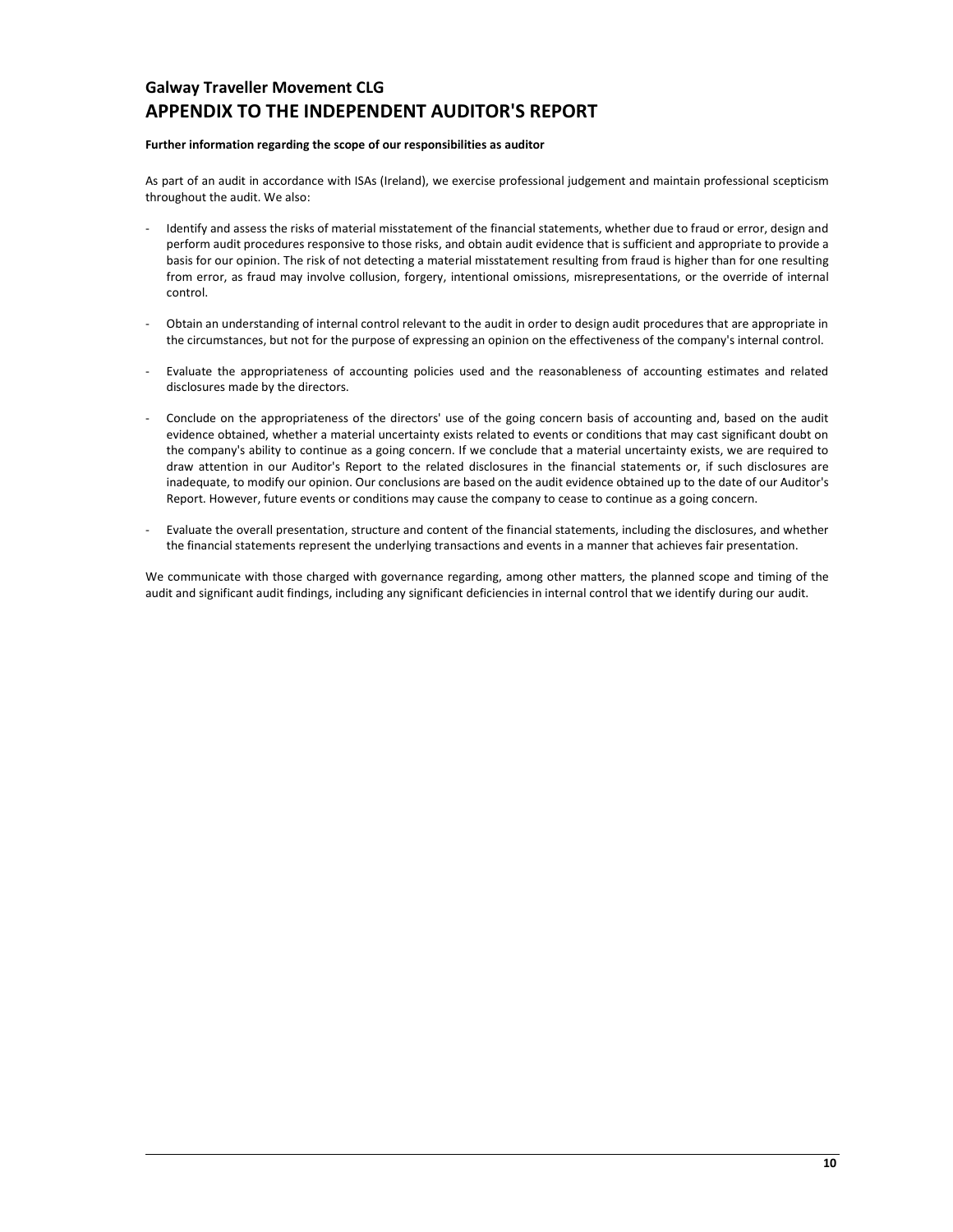# Galway Traveller Movement CLG INCOME AND EXPENDITURE ACCOUNT

for the financial year ended 31 December 2019

|                                | <b>Notes</b> | 2019<br>€   | 2018<br>€   |
|--------------------------------|--------------|-------------|-------------|
| Income                         |              | 1,734,009   | 1,498,188   |
| <b>Expenditure</b>             |              | (1,664,655) | (1,462,588) |
| Surplus before tax             |              | 69,354      | 35,600      |
| Tax on surplus                 | 7            |             | (4, 163)    |
| Surplus for the financial year |              | 69,354      | 31,437      |
| Total comprehensive income     |              | 69,354      | 31,437      |
|                                |              |             |             |

Approved by the board on 4th June 2020 and signed on its behalf by:

Patrick Sweeney **Declan Brassil**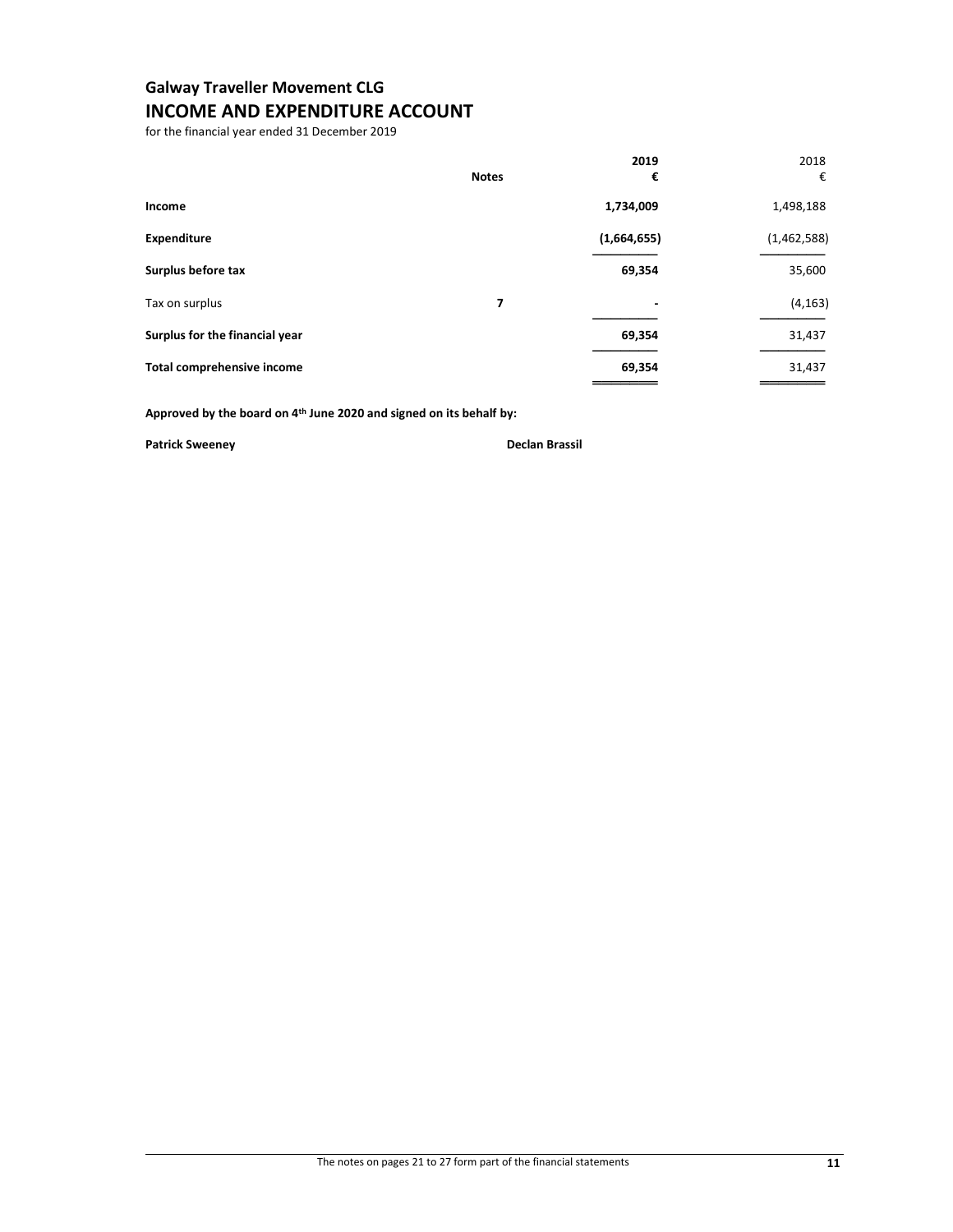# Galway Traveller Movement CLG BALANCE SHEET

as at 31 December 2019

|                                                |              | 2019       | 2018       |
|------------------------------------------------|--------------|------------|------------|
|                                                | <b>Notes</b> | €          | €          |
| <b>Fixed Assets</b>                            |              |            |            |
| Tangible assets                                | 8            | 159,591    | 190,007    |
| <b>Current Assets</b>                          |              |            |            |
| <b>Stocks</b>                                  | 9            | 3,145      | 8,485      |
| Debtors                                        | 10           | 99,515     | 157,699    |
| Cash and cash equivalents                      |              | 510,432    | 302,941    |
|                                                |              | 613,092    | 469,125    |
| Creditors: Amounts falling due within one year | 11           | (291, 018) | (211,500)  |
| <b>Net Current Assets</b>                      |              | 322,074    | 257,625    |
| <b>Total Assets less Current Liabilities</b>   |              | 481,665    | 447,632    |
| Amounts falling due after more than one year   | 12           | (137, 459) | (172, 780) |
| <b>Net Assets</b>                              |              | 344,206    | 274,852    |
| <b>Reserves</b>                                |              |            |            |
| Income and expenditure account                 |              | 344,206    | 274,852    |
| Equity attributable to owners of the company   |              | 344,206    | 274,852    |
|                                                |              |            |            |

The financial statements have been prepared in accordance with the small companies' regime.

Approved by the board on 4th June 2020 and signed on its behalf by:

Patrick Sweeney **Declares Patrick Sweeney**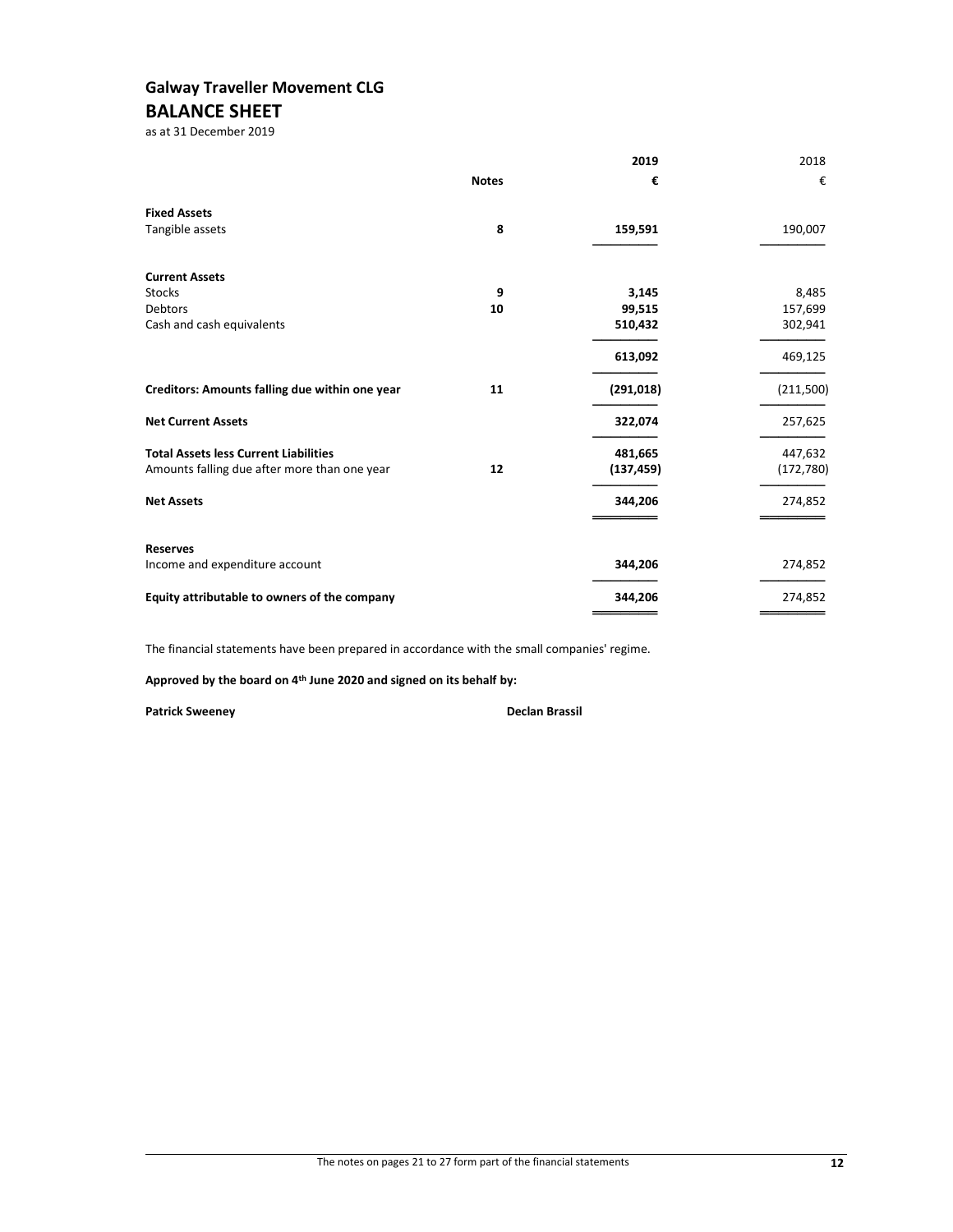# Galway Traveller Movement CLG RECONCILIATION OF MEMBERS' FUNDS

as at 31 December 2019

|                                | Retained<br>surplus |         |
|--------------------------------|---------------------|---------|
|                                | €                   | €       |
| At 1 January 2018              | 243,415             | 243,415 |
| Surplus for the financial year | 31,437              | 31,437  |
| At 31 December 2018            | 274,852             | 274,852 |
| Surplus for the financial year | 69,354              | 69,354  |
| At 31 December 2019            | 344,206             | 344,206 |
|                                |                     |         |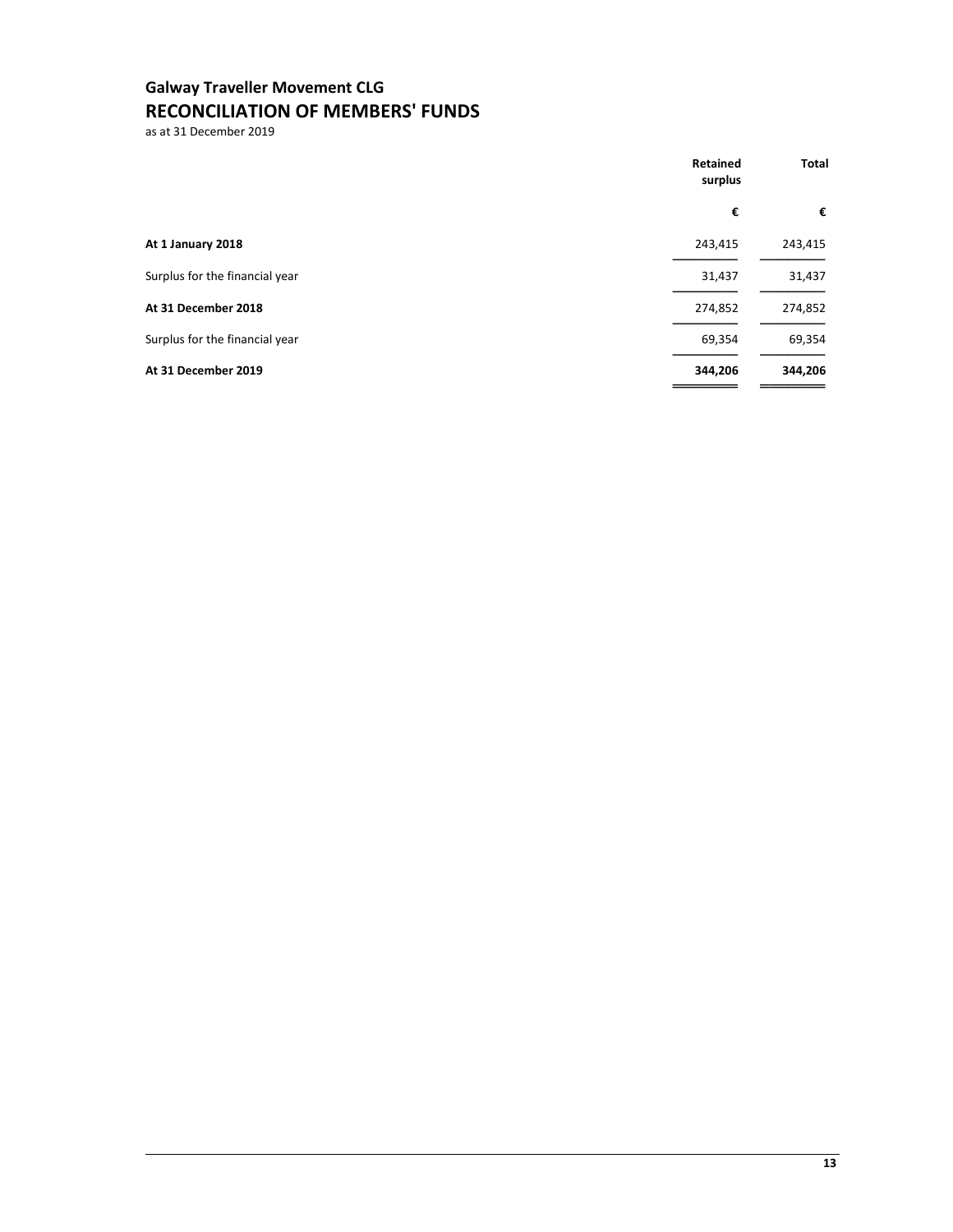# Galway Traveller Movement CLG CASH FLOW STATEMENT

|                                                          |              | 2019      | 2018      |
|----------------------------------------------------------|--------------|-----------|-----------|
|                                                          | <b>Notes</b> | €         | €         |
| Cash flows from operating activities                     |              |           |           |
| Surplus for the financial year                           |              | 69,354    | 31,437    |
| Adjustments for:                                         |              |           |           |
| Tax on surplus on ordinary activities                    |              |           | 4,163     |
| Depreciation                                             |              | 35,686    | 36,969    |
| Surplus/deficit on disposal of tangible fixed assets     |              | 3,785     | (407)     |
| Amortisation of government grants                        |              | (37, 437) | (34, 938) |
|                                                          |              | 71,388    | 37,224    |
| Movements in working capital:                            |              |           |           |
| Movement in stocks                                       |              | 5,340     | (2, 141)  |
| Movement in debtors                                      |              | 58,184    | (25, 720) |
| Movement in creditors                                    |              | 79,518    | 25,290    |
| Cash generated from operations                           |              | 214,430   | 34,653    |
| Tax paid                                                 |              |           | (4,700)   |
| Tax repaid                                               |              |           | 5,332     |
| Net cash generated from operating activities             |              | 214,430   | 35,285    |
| Cash flows from investing activities                     |              |           |           |
| Payments to acquire tangible fixed assets                |              | (10, 274) | (70, 754) |
| Receipts from sales of tangible fixed assets             |              | 1,219     | 407       |
| Net cash used in investment activities                   |              | (9,055)   | (70, 347) |
| Cash flows from financing activities                     |              |           |           |
| Government grants                                        |              | 2,116     | 54,893    |
| Net increase in cash and cash equivalents                |              | 207,491   | 19,831    |
| Cash and cash equivalents at beginning of financial year |              | 302,941   | 283,110   |
| Cash and cash equivalents at end of financial year       | 21           | 510,432   | 302,941   |
|                                                          |              |           |           |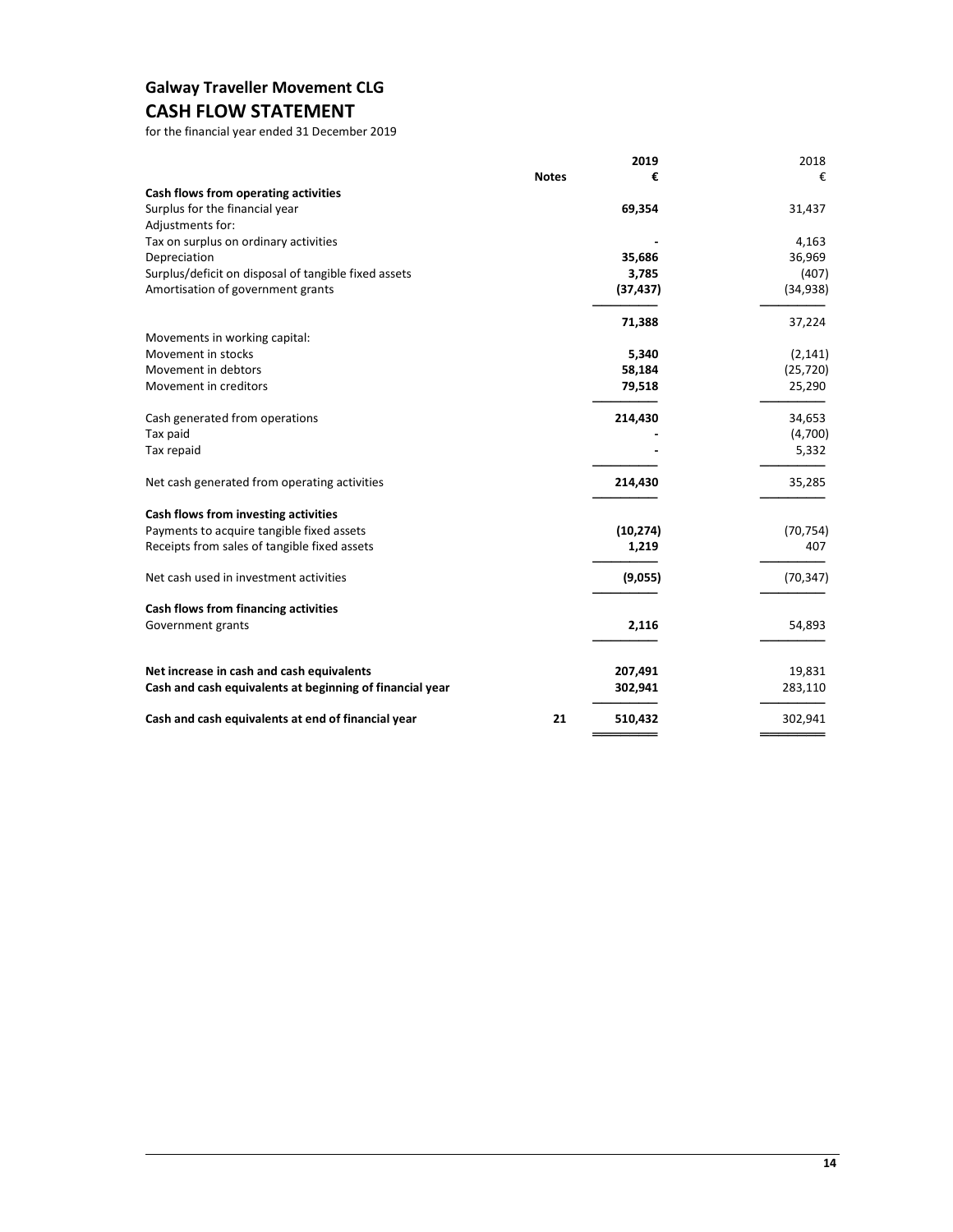for the financial year ended 31 December 2019

| Agency                                                                          | Programme                         | <b>Project or Service</b>                              | Term of grant                                     | <b>Total amount of</b><br>grant awarded | Grant taken to<br>income in year<br>ended 31 Dec 2019 | <b>Expenditure taken</b><br>to the income and<br>expenditure<br>account in the year<br>ended 31 Dec 2019 | <b>Grant amount</b><br>received in year<br>ended 31 Dec 2019 | <b>Grant amount due</b><br>or (deferred) at the<br>31 Dec 2019 |
|---------------------------------------------------------------------------------|-----------------------------------|--------------------------------------------------------|---------------------------------------------------|-----------------------------------------|-------------------------------------------------------|----------------------------------------------------------------------------------------------------------|--------------------------------------------------------------|----------------------------------------------------------------|
| <b>National Traveller</b><br>Partnership -<br>Department of<br>Justice          | <b>Traveller Fund</b>             | Coordination and<br>Administration                     | $01/01/2019 -$<br>31/12 [SC1] [SC2]<br>[RF3]/2019 | 117,717                                 | 117,717                                               | 117,717                                                                                                  | 107,907                                                      |                                                                |
| <b>National Traveller</b><br>Partnership -<br>Department of<br>Justice          | <b>Traveller Fund</b>             | Traveller<br>Enterprise,<br>Development and<br>Support | $01/06/2018 -$<br>31/08/2019                      | 50,000                                  | 36,507                                                | 36,507                                                                                                   | 22,917                                                       | (297)                                                          |
| Department of<br><b>Employment Affairs</b><br>and Social<br>Protection (Galway) | Community<br>Employment<br>Scheme | Community<br>Employment                                | $22/10/2018 -$<br>18/10/2019                      | 281,547                                 | 221,143                                               | 221,143                                                                                                  | 216,402                                                      | 3,918                                                          |
| Department of<br><b>Employment Affairs</b><br>and Social                        | Community<br>Employment<br>Scheme | Community<br>Employment                                | $22/10/2019 -$<br>16/10/2020                      | 280,000 est                             | 50,768                                                | 50,768                                                                                                   | 88,733                                                       | (37, 965)                                                      |

Protection (Galway)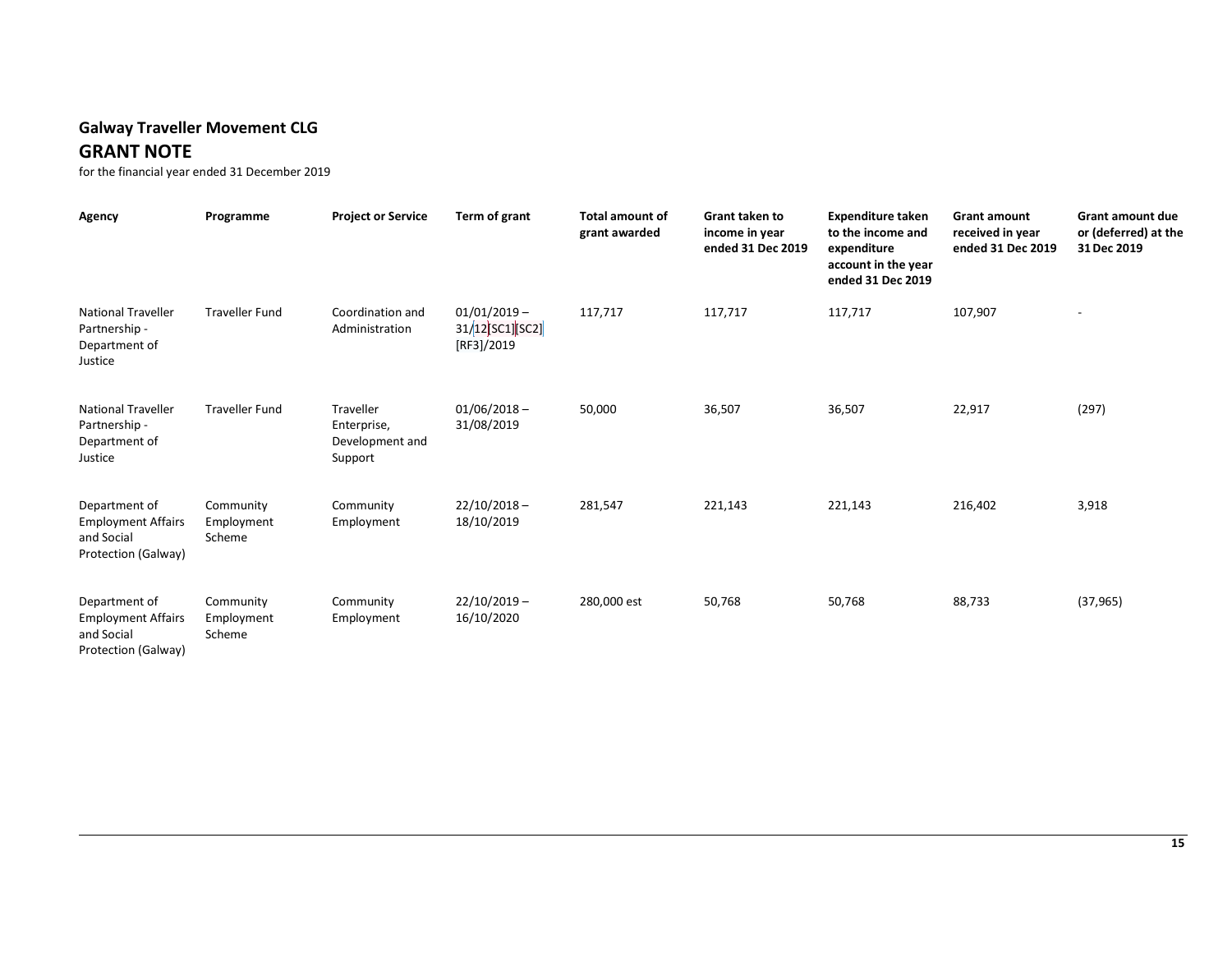| Agency                                                          | Programme                                                                                                    | <b>Project or Service</b>                                                | Term of grant                | <b>Total amount of</b><br>grant awarded | Grant taken to<br>income in year<br>ended 31 Dec 2019 | <b>Expenditure taken</b><br>to the income and<br>expenditure<br>account in the year<br>ended 31 Dec 2019 | <b>Grant amount</b><br>received in year<br>ended 31 Dec 2019 | <b>Grant amount due</b><br>or (deferred) at the<br>31 Dec 2019 |
|-----------------------------------------------------------------|--------------------------------------------------------------------------------------------------------------|--------------------------------------------------------------------------|------------------------------|-----------------------------------------|-------------------------------------------------------|----------------------------------------------------------------------------------------------------------|--------------------------------------------------------------|----------------------------------------------------------------|
| <b>Health Service</b><br>Executive-<br>Department of<br>Health  | South East Galway<br>Project Peer Led<br><b>Primary Health Care</b><br>Programme                             | <b>Galway County</b><br>Traveller<br><b>Movement Health</b><br>Project   | $01/01/2018 -$<br>31/12/2018 | 253,741                                 |                                                       | $\blacksquare$                                                                                           | 12,687 [SC4] [RF5]                                           | $\overline{\phantom{a}}$                                       |
| <b>Health Service</b><br>Executive -<br>Department of<br>Health | Galway City and<br>South - East Galway<br><b>Health Project Peer</b><br>Led Primary Health<br>Care Programme | Galway City and<br><b>County Traveller</b><br>Movement Health<br>Project | $01/01/2019 -$<br>31/12/2019 | 500,773                                 | 504,008                                               | 504,008                                                                                                  | 500,773                                                      | (35, 730)                                                      |
| <b>Health Service</b><br>Executive -<br>Department of<br>Health | Suicide Prevention<br>Programme                                                                              | Counselling<br>Programme                                                 | $01/01/2018 -$<br>31/12/2018 | 12,723                                  | 7,657                                                 | 7,657                                                                                                    |                                                              | (4, 277)                                                       |
| <b>Health Service</b><br>Executive -<br>Department of<br>Health | Suicide Prevention<br>Programme                                                                              | Counselling<br>Programme                                                 | $01/01/2019 -$<br>31/12/2019 | 12,600                                  |                                                       |                                                                                                          |                                                              | [SC6][SC7][RF8]<br>[SC9]                                       |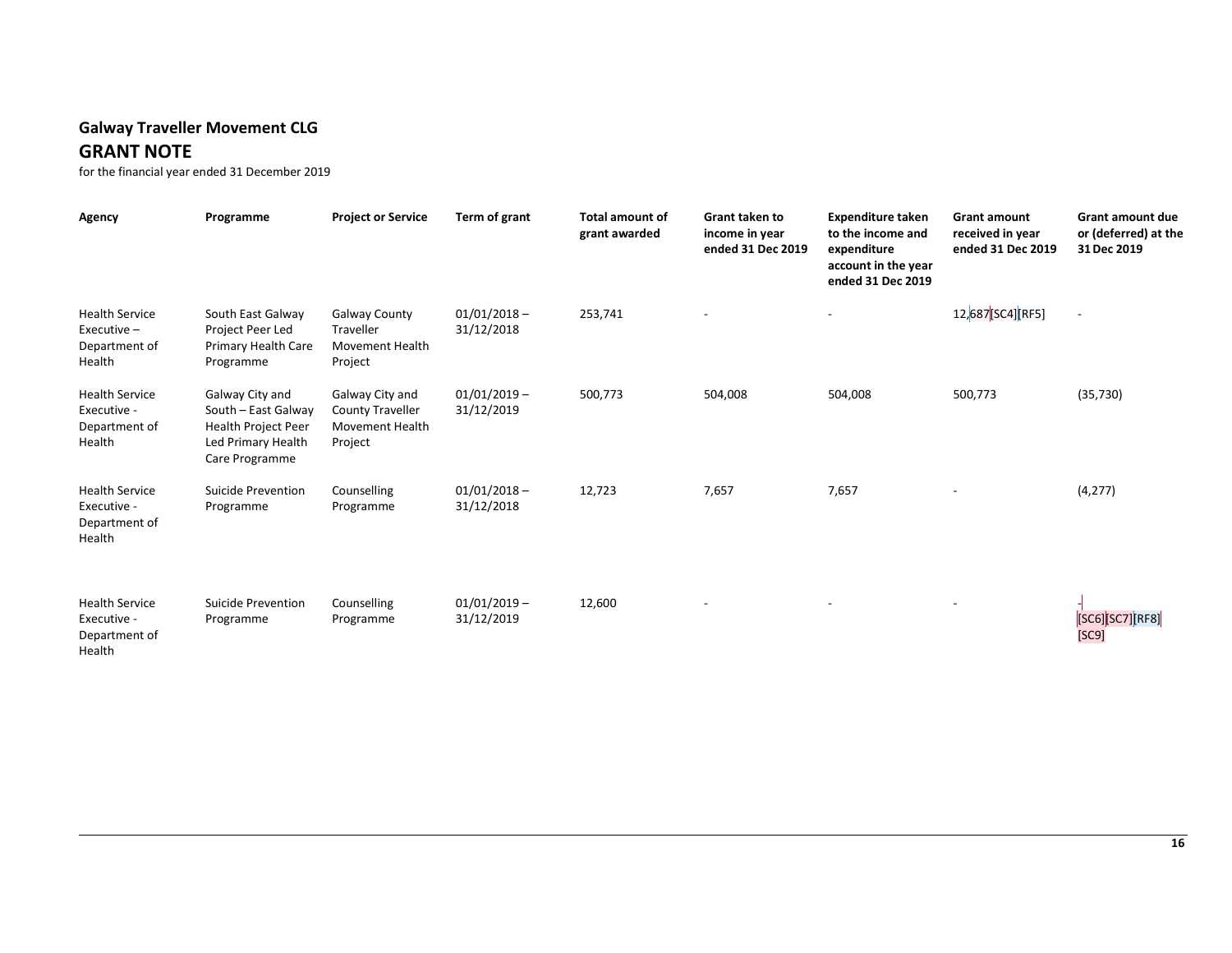| Agency                                                                               | Programme                              | <b>Project or Service</b>                                               | Term of grant                | <b>Total amount of</b><br>grant awarded | Grant taken to<br>income in year<br>ended 31 Dec 2019 | <b>Expenditure taken</b><br>to the income and<br>expenditure<br>account in the year<br>ended 31 Dec 2019 | <b>Grant amount</b><br>received in year<br>ended 31 Dec 2019 | <b>Grant amount due</b><br>or (deferred) at the<br>31 Dec 2019 |
|--------------------------------------------------------------------------------------|----------------------------------------|-------------------------------------------------------------------------|------------------------------|-----------------------------------------|-------------------------------------------------------|----------------------------------------------------------------------------------------------------------|--------------------------------------------------------------|----------------------------------------------------------------|
| <b>Western Drugs Task</b><br>Force                                                   | Galway City Health<br>Project          | Galway City<br>Traveller<br><b>Movement Drugs</b><br>Pilot Project      | $01/01/2015 -$<br>31/12/2015 | 632                                     |                                                       |                                                                                                          |                                                              | (632)                                                          |
| Pobal - Department<br>of Rural and<br>Community<br>Developmeny                       | <b>Community Services</b><br>Programme | <b>First Class</b><br>Insulation and<br><b>Bounce Back</b><br>Recycling | $01/01/2019 -$<br>31/12/2019 | 231,340                                 | 212,566                                               | 212,566                                                                                                  | 231,340                                                      | (18, 774)                                                      |
| Pobal - Department<br>of[SC10][RF11]<br>Rural and<br>Community<br>Development        | <b>Dormant Accounts</b><br>Fund        | <b>First Class</b><br>Insulation                                        | $23/06/2017 -$<br>31/12/2018 | 63,263                                  |                                                       |                                                                                                          | 23,640                                                       |                                                                |
| Pobal - Department<br>of[SC12][RF13]<br>[RF14] Rural and<br>Community<br>Development | <b>Dormant Accounts</b><br>Fund        | <b>Bounce Back</b><br>Recycling                                         | $19/12/2018 -$<br>30/06/2019 | 68,758                                  |                                                       |                                                                                                          | 41,255                                                       | (41, 255)                                                      |
| Pobal - Department<br>of Employment<br><b>Affairs and Social</b><br>Protection       | <b>CCS Programme</b>                   | After School<br>Programme                                               | $01/09/2018 -$<br>31/12/2018 | 3,222                                   |                                                       |                                                                                                          |                                                              | 3,033                                                          |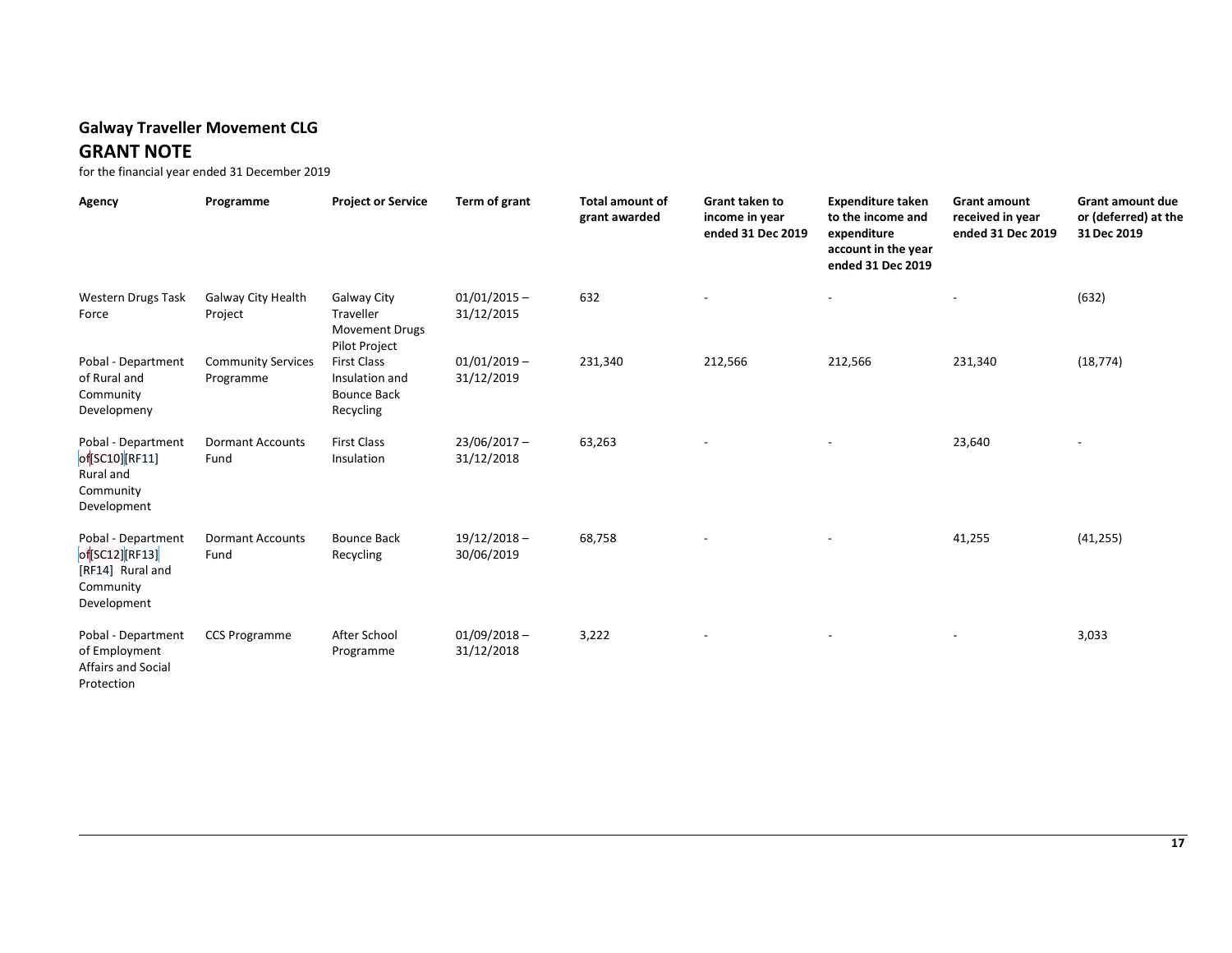| Agency                                                          | Programme                                      | <b>Project or Service</b>                           | Term of grant                | <b>Total amount of</b><br>grant awarded | Grant taken to<br>income in year<br>ended 31 Dec 2019 | <b>Expenditure taken</b><br>to the income and<br>expenditure<br>account in the year<br>ended 31 Dec 2019 | <b>Grant amount</b><br>received in year<br>ended 31 Dec 2019 | <b>Grant amount due</b><br>or (deferred) at the<br>31 Dec 2019 |
|-----------------------------------------------------------------|------------------------------------------------|-----------------------------------------------------|------------------------------|-----------------------------------------|-------------------------------------------------------|----------------------------------------------------------------------------------------------------------|--------------------------------------------------------------|----------------------------------------------------------------|
| St Stephens Green<br>Trust                                      | <b>Travellers in Prison</b><br>Initiative      | "Just Stronger<br>Together" Project                 | $01/01/2019 -$<br>31/12/2019 | 15,000                                  | 9,000                                                 | 9,000                                                                                                    |                                                              | (6,000)                                                        |
| St Stephens Green<br>Trust                                      | Accommodation<br>Fund                          | 'Travellers Home<br>Now' Campaign                   | $01/01/2019 -$<br>31/12/2019 | 20,000                                  | 4,409                                                 | 4,409                                                                                                    | 20,000                                                       | (15, 591)                                                      |
| <b>Health Service</b><br>Executive -<br>Department of<br>Health | Dormant Account<br>Funds - Social<br>Inclusion | Mental Health<br>Initiative                         | $01/01/2019 -$<br>31/05/2020 | 70,000                                  | 39,322                                                | 39,322                                                                                                   | 51,333                                                       | (12, 011)                                                      |
| Galway 2020                                                     | Galway European<br>City of Culture             | Misleor - Festival of<br>Nomadic Culture            | $01/01/2019 -$<br>31/12/2019 | 10,000                                  | 8,500                                                 | 8,500                                                                                                    | [SC15]-[SC16][RF17]                                          | 5,000                                                          |
| Screen Ireland                                                  | <b>Industrial Support</b><br>Funding           | Misleor - Festival of<br>Nomadic Culture            | $01/01/2019 -$<br>31/12/2019 | 1,000                                   | 1,000                                                 | 1,000                                                                                                    | 1,000                                                        |                                                                |
| Healthy Ireland                                                 | <b>Galway County</b>                           | Mens Health<br>morning & "Baby<br>Showers" mornings | $01/01/2018 -$<br>31/12/2018 | 3,041                                   | 161                                                   |                                                                                                          |                                                              |                                                                |
| Healthy Ireland                                                 | <b>Galway County</b>                           | <b>Mental Health</b><br>Initiative                  | $16/10/2018 -$<br>31/03/2019 | 5,000                                   | 3,000                                                 | 3,000                                                                                                    |                                                              | 500                                                            |
| Healthy Ireland                                                 | <b>Galway City</b>                             | <b>Mental Health</b><br>Initiative                  | $01/04/2018 -$<br>31/03/2019 | 6,150                                   | 4,150                                                 | 4,150                                                                                                    | 615                                                          | $\overline{\phantom{a}}$                                       |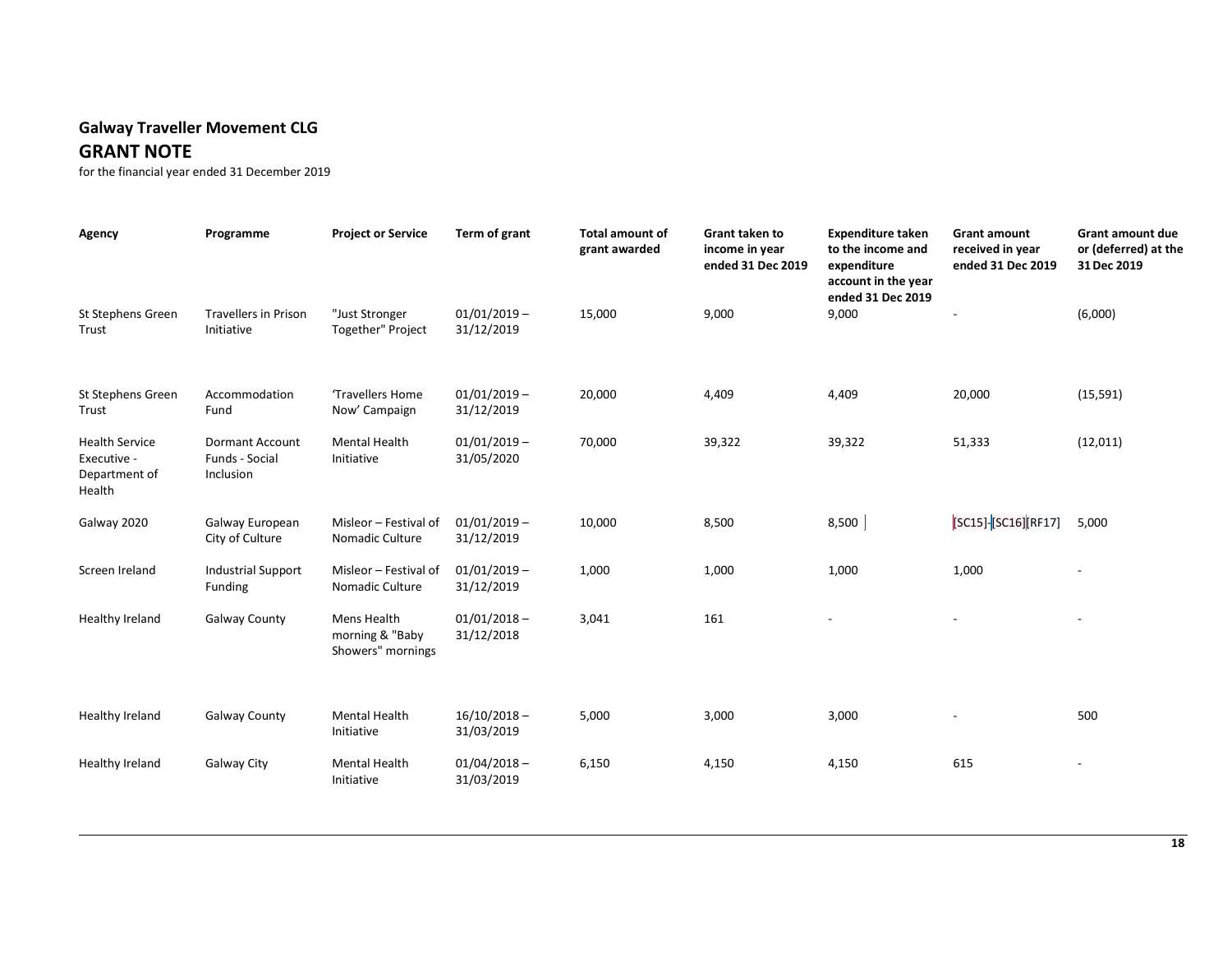for the financial year ended 31 December 2019

| Agency                                | Programme                             | <b>Project or Service</b>                  | Term of grant                                | <b>Total amount of</b><br>grant awarded | Grant taken to<br>income in year<br>ended 31 Dec 2019 | <b>Expenditure taken</b><br>to the income and<br>expenditure<br>account in the year<br>ended 31 Dec 2019 | <b>Grant amount</b><br>received in year<br>ended 31 Dec 2019 | <b>Grant amount due</b><br>or (deferred) at the<br>31 Dec 2019 |
|---------------------------------------|---------------------------------------|--------------------------------------------|----------------------------------------------|-----------------------------------------|-------------------------------------------------------|----------------------------------------------------------------------------------------------------------|--------------------------------------------------------------|----------------------------------------------------------------|
| Galway City<br>Partnership            | <b>SICAP</b>                          | 'Class Act'<br>Educational<br>Research     | $01/01/2019 -$<br>31/12/2019                 | 7,000                                   | 6,950                                                 | 6,950                                                                                                    | 7,000                                                        | (50)                                                           |
| Community<br>Foundation of<br>Ireland | Social Change Grant<br>2018           | Community<br>Campaigning and<br>Leadership | $01/01/2017 -$<br>31/08/2019                 | 7,500                                   | 4,620                                                 | 4,620                                                                                                    |                                                              |                                                                |
| Community<br>Foundation of<br>Ireland | Environmental and<br>Nature Fund      | <b>Bounce Back</b><br>Recycling            | $01/10/2019 -$<br>30/11/2020                 | 10,000                                  |                                                       |                                                                                                          | 10,000                                                       | (10,000)                                                       |
| <b>Trinity College</b>                | EIT Climate KIC                       | <b>Bounce Back</b><br>Recycling            | $01/05/2019 -$<br>31/12/2019                 | 45,000                                  | 45,000                                                | 45,000                                                                                                   | 45,000                                                       |                                                                |
| Social Innovation<br>Fund             | Social Enterprise<br>Development Fund | <b>Bounce Back</b><br>Recycling            | $01/07/2019 -$<br>30/06/2020                 | 30,000                                  | 10,000                                                | 10,000                                                                                                   | 10,000                                                       |                                                                |
| Department of<br>Justice              | <b>NTRIS</b>                          | <b>Traveller Pride</b>                     | $01/06/2019 -$<br>30/06/2019[SC18]<br>[RF19] | 2,000                                   | 2,000                                                 | 2,000                                                                                                    | 2,000                                                        |                                                                |
| Department of<br>Justice              | <b>NTRIS</b>                          | <b>Traveller Pride</b>                     | $01/06/2019 -$<br>30/06/2019[SC20]<br>[RF21] | 1,937                                   | 1,937                                                 | 1,937                                                                                                    | 1,937                                                        |                                                                |
| Galway Rural<br>Development           | <b>SICAP</b>                          | <b>Bounce Back</b><br>Recycling            | $01/06/2019 -$<br>31/07/2019                 | 2,500                                   | 2,500                                                 | 2,500                                                                                                    | 2,500                                                        |                                                                |

Notes - The grants were for a specified project or service. The following capital grants are included in the grant note above:

Pobal – Dormant Accounts Fund – an amount of €68,758 was awarded in 2018. In the year ended 31 December 2019 the company received €41,255 of this grant. However, this was not used in the year and is shown in deferred income at the 31 December as it is due to be used in 2020.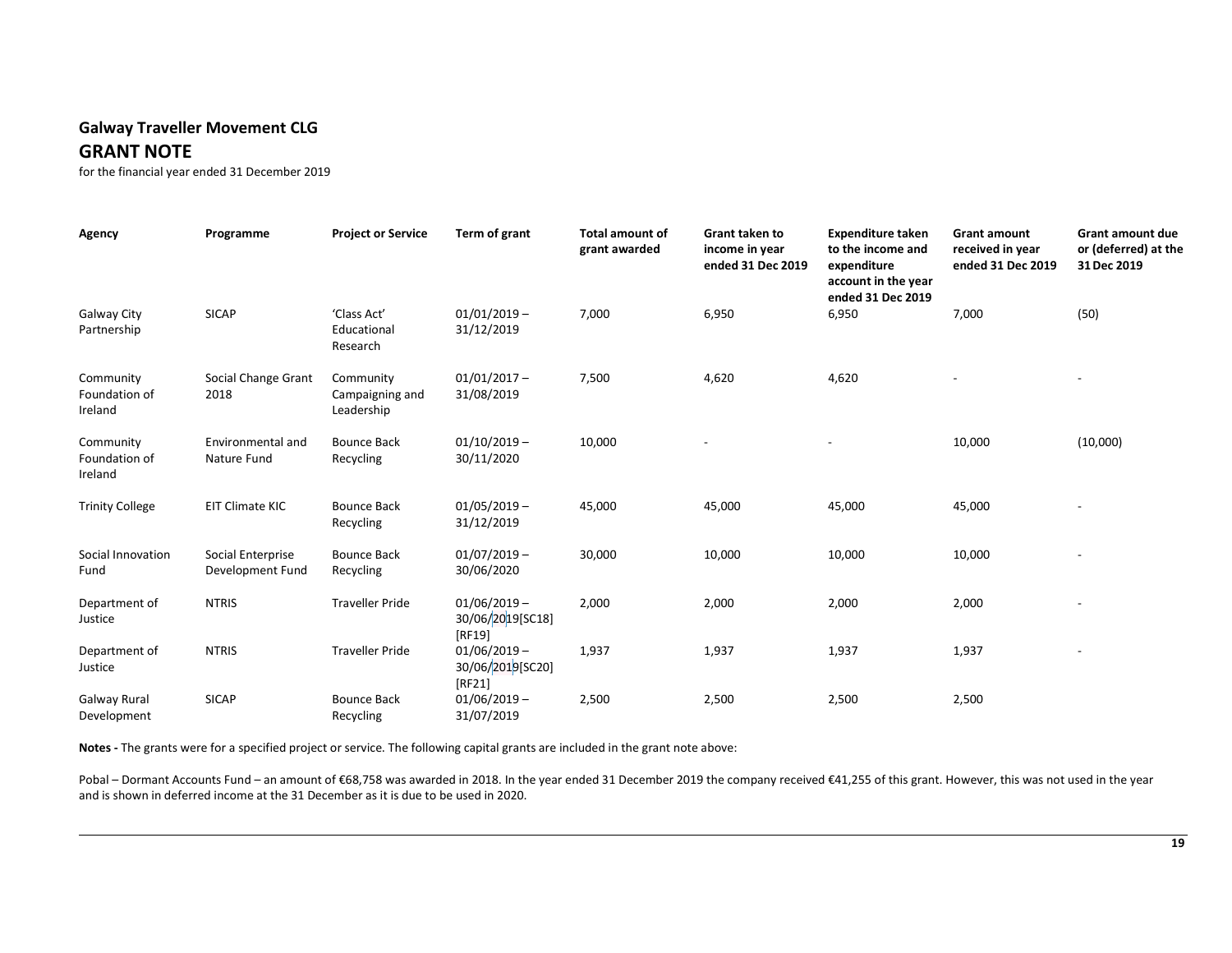for the financial year ended 31 December 2019

Also, included in the grants were amounts totalling €2,116 that were "grants transferred to capital expenditure" used to purchase necessary fixed assets.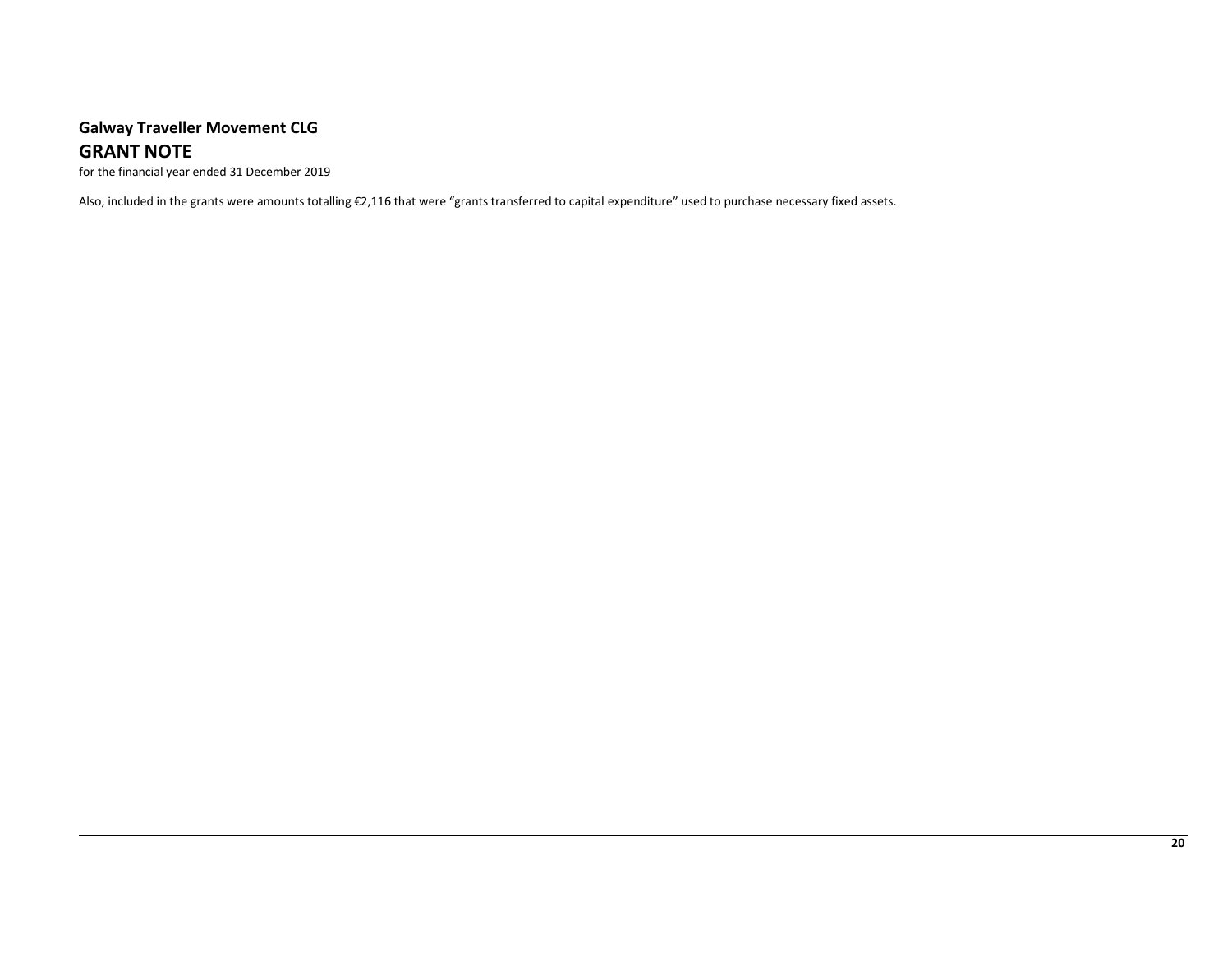## Galway Traveller Movement CLG NOTES TO THE FINANCIAL STATEMENTS

for the financial year ended 31 December 2019

### 1. GENERAL INFORMATION

Galway Traveller Movement CLG is a company limited by guarantee incorporated in the Republic of Ireland.

### 2. SUMMARY OF SIGNIFICANT ACCOUNTING POLICIES

 The following accounting policies have been applied consistently in dealing with items which are considered material in relation to the company's financial statements.

### Statement of compliance

 The financial statements of the company for the year ended 31 December 2019 have been prepared on the going concern basis and in accordance with generally accepted accounting principles in Ireland and Irish statute comprising the Companies Act 2014 and in accordance with the Financial Reporting Standard applicable in the United Kingdom and the Republic of Ireland (FRS 102) issued by the Financial Reporting Council

### Basis of preparation

The financial statements have been prepared on the going concern basis and in accordance with the historical cost convention except for certain properties and financial instruments that are measured at revalued amounts or fair values, as explained in the accounting policies below. Historical cost is generally based on the fair value of the consideration given in exchange for assets. The financial reporting framework that has been applied in their preparation is the Companies Act 2014 and FRS 102 "The Financial Reporting Standard applicable in the UK and Republic of Ireland" issued by the Financial Reporting Council.

The company qualifies as a small company as defined by section 280A of the Companies Act 2014 in respect of the financial year, and has applied the rules of the 'Small Companies Regime' in accordance with section 280C of the Companies Act 2014.

#### Income

Income primarily comprises grant income received from the State and public bodies during the year in order to meet the company's day-to-day expenditure. The company also receives income in relation to enterprise work that was carried out during the year. Where income is received and relates to or is not used until the following financial period, the relevant portion is treated as deferred income. Where grants relating to the current period are not received until the following period, the income is accrued on the Balance Sheet.

#### Tangible fixed assets and depreciation

Tangible fixed assets are stated at cost or at valuation, less accumulated depreciation. The charge to depreciation is calculated to write off the original cost or valuation of tangible fixed assets, less their estimated residual value, over their expected useful lives as follows:

| Improvement to leasehold properties | - 5 - 10% Straight line     |
|-------------------------------------|-----------------------------|
| Plant and machinery                 | - 15% Straight balance      |
| Fixtures, fittings and equipment    | - 15 - 33% Straight balance |
| Motor vehicles                      | - 15% Straight balance      |

The carrying values of tangible fixed assets are reviewed annually for impairment in periods if events or changes in circumstances indicate the carrying value may not be recoverable.

### Stocks

Stocks are valued at the lower of cost and net realisable value. Cost comprises expenditure incurred in the normal course of business in bringing stocks to their present location and condition. Full provision is made for obsolete and slow moving items. Net realisable value comprises actual or estimated selling price (net of trade discounts) less all further costs to completion or to be incurred in marketing and selling.

### Trade and other debtors

Trade and other debtors are initially recognised at fair value and thereafter stated at amortised cost using the effective interest method less impairment losses for bad and doubtful debts except where the effect of discounting would be immaterial. In such cases the receivables are stated at cost less impairment losses for bad and doubtful debts.

#### Trade and other creditors

 Trade and other creditors are initially recognised at fair value and thereafter stated at amortised cost using the effective interest rate method, unless the effect of discounting would be immaterial, in which case they are stated at cost.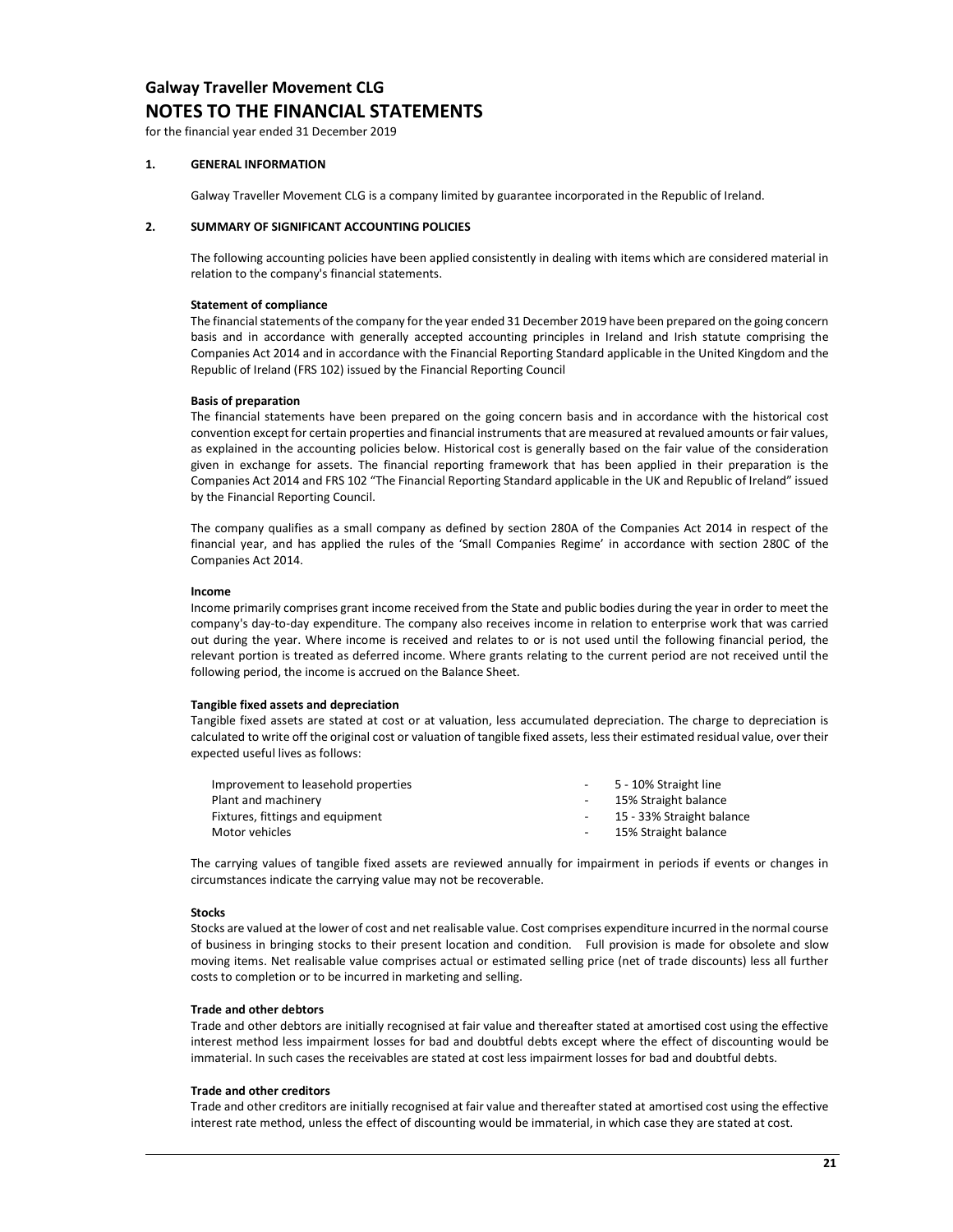# Galway Traveller Movement CLG **NOTES TO THE FINANCIAL STATEMENTS Example 2018 TO THE FINANCIAL STATEMENTS**

for the financial year ended 31 December 2019

#### Taxation

Current tax represents the amount expected to be paid or recovered in respect of taxable income for the year and is calculated using the tax rates and laws that have been enacted or substantially enacted at the Balance Sheet date.

Deferred tax is recognised in respect of all timing differences that have originated but not reversed at the balance sheet date where transactions or events have occurred at that date that will result in an obligation to pay more tax in the future, or a right to pay less tax in the future. Timing differences are temporary differences between the company's taxable income and its results as stated in the financial statements.

Deferred tax is measured on an undiscounted basis at the tax rates that are anticipated to apply in the periods in which the timing differences are expected to reverse, based on tax rates and laws that have been enacted or substantively enacted by the balance sheet date.

### Government grants

Capital grants received and receivable are treated as deferred income and amortised to the Income and Expenditure Account annually over the useful economic life of the asset to which it relates. Revenue grants are credited to the Income and Expenditure Account when received.

### Pensions

 The company operates a defined contribution pension scheme for employees. The assets of the scheme are held separately from those of the company. Annual contributions payable to the company's pension scheme are charged to the Income and Expenditure Account in the period to which they relate.

### 3. DEPARTURE FROM COMPANIES ACT 2014 PRESENTATION

The directors have elected to present an Income and Expenditure Account instead of a Profit and Loss Account in these financial statements as this company is a not-for-profit entity.

### 4. PROVISIONS AVAILABLE FOR AUDITS OF SMALL ENTITIES

In common with many other businesses of our size and nature, we use our auditors to prepare and submit tax returns to the Revenue and to assist with the preparation of the financial statements.

### 5. OPERATING SURPLUS **2019** 2018

|                                                         |             | €             |
|---------------------------------------------------------|-------------|---------------|
| Operating surplus is stated after charging/(crediting): |             |               |
| Depreciation of tangible fixed assets                   | 35.686      | 36.969        |
| (Deficit)/surplus on disposal of tangible fixed assets  | 3.785       | (407)         |
| Government grants received                              | (1,292,915) | (1, 184, 720) |
| Amortisation of Government grants                       | (37.437)    | (34.938)      |
|                                                         |             |               |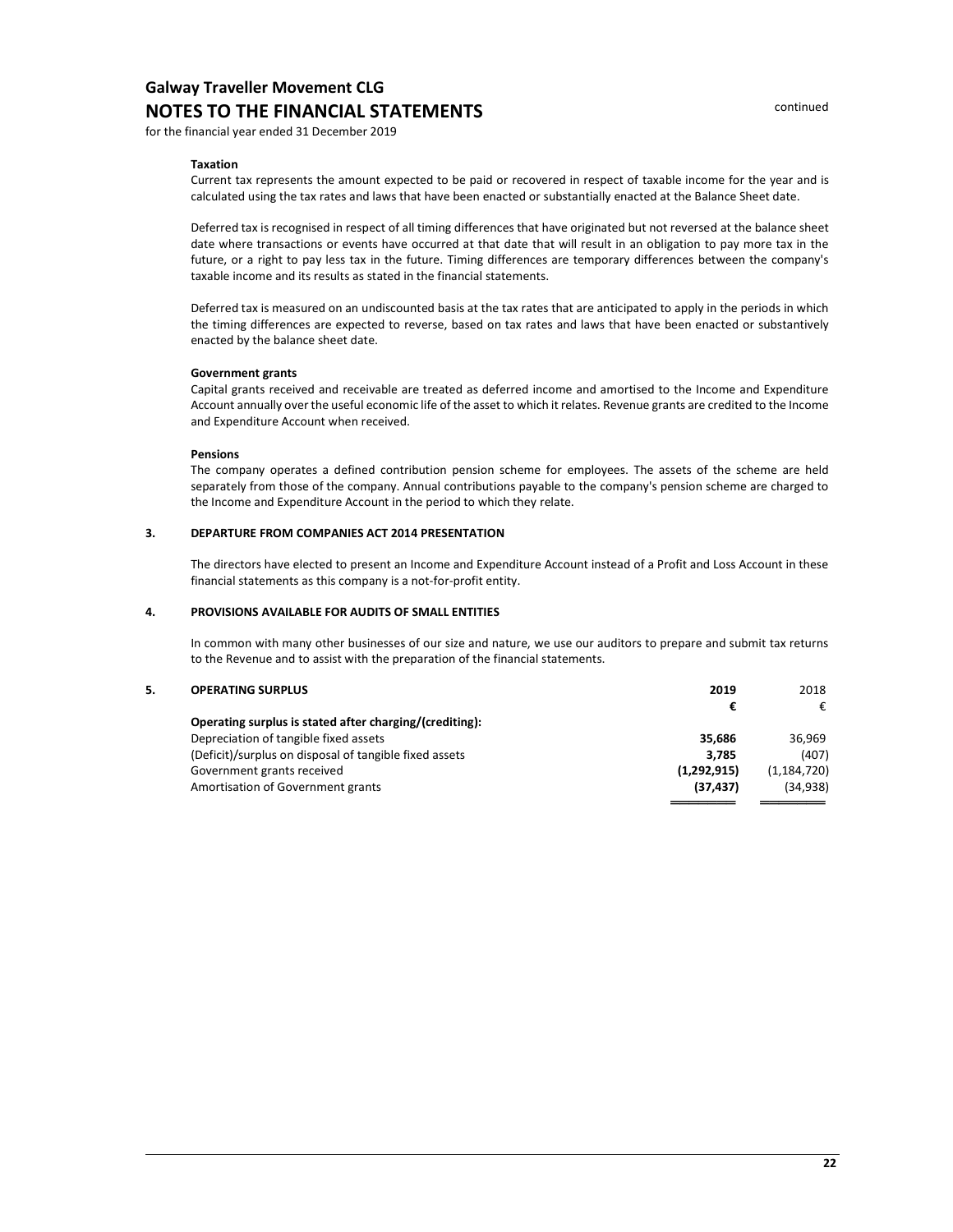# Galway Traveller Movement CLG NOTES TO THE FINANCIAL STATEMENTS **Example 20 and SCONTING COntinued** continued

for the financial year ended 31 December 2019

### 6. EMPLOYEES

The average monthly number of employees, including directors, during the year was 78, (2018 - 62).

|                                           | 2019          | 2018   |
|-------------------------------------------|---------------|--------|
|                                           | <b>Number</b> | Number |
| Co-Ordinator                              |               |        |
| Co-Ordinator/Community Service Manager    |               |        |
| Deputy Co-Ordinator                       |               |        |
| Primary Health Care Co-Ordinators         |               |        |
| <b>Community Development Workers</b>      |               |        |
| Administrators                            |               |        |
| <b>Community Health Workers</b>           | 23            | 17     |
| <b>Community Service Operatives</b>       | 14            | 11     |
| CE Schemes - Supervisors and Participants | 23            | 20     |
| Enterprise Worker                         |               | 1      |
|                                           | 77            | 62     |
|                                           |               |        |

### The staff costs comprise:

|                      | 2019<br>€ | 2018<br>€ |
|----------------------|-----------|-----------|
| Wages and salaries   | 1,014,691 | 967,626   |
| Social welfare costs | 82,408    | 72,865    |
| Pension costs        | 11,129    | 13,173    |
|                      | 1,108,228 | 1,053,664 |
|                      |           |           |

There were two employees who received remuneration between €60,000 and €70,000 in the year ended 31 December 2019 (2018 - None). No employee earned remuneration in excess of €70,000 in the current year or the prior year.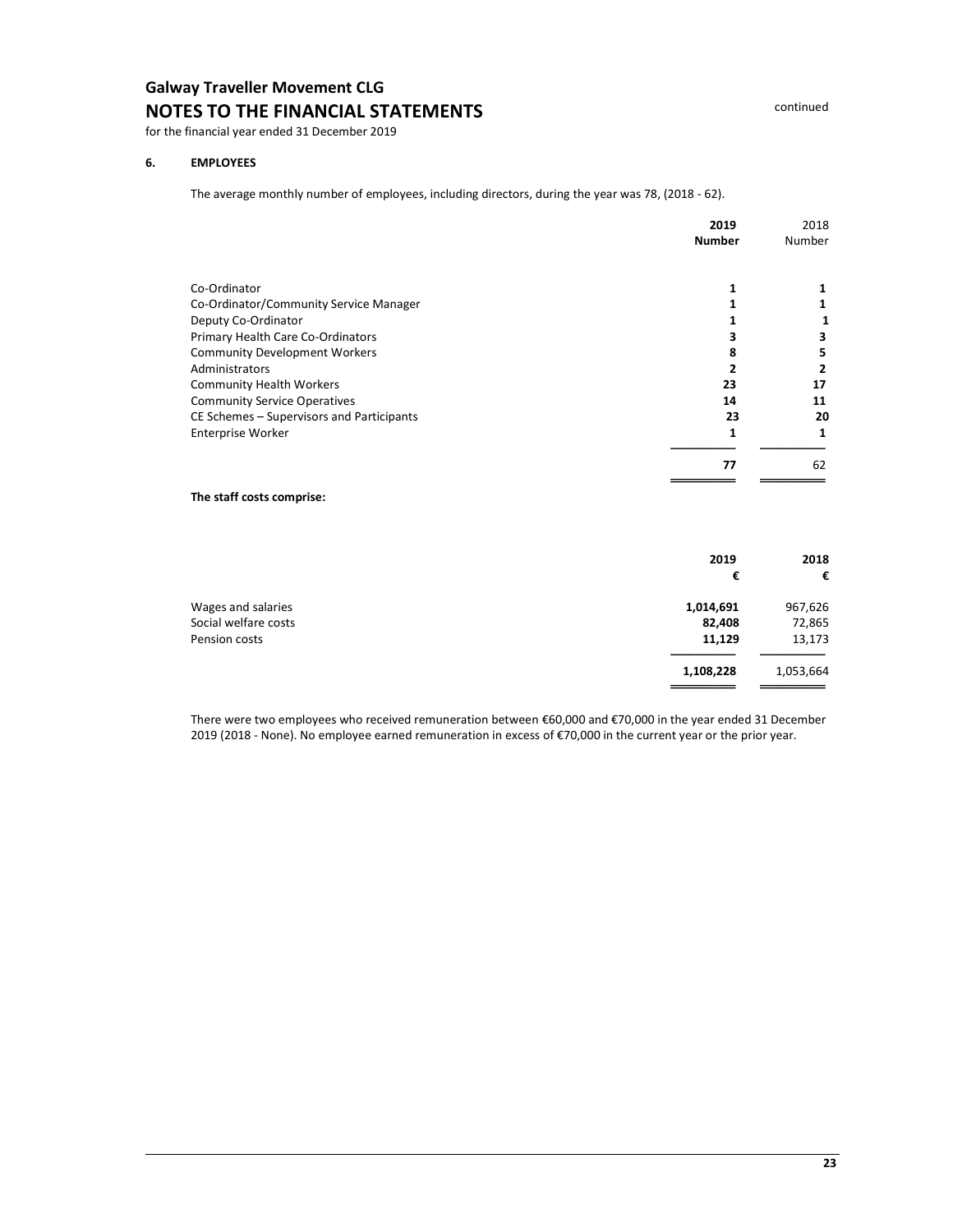# Galway Traveller Movement CLG NOTES TO THE FINANCIAL STATEMENTS **NOTES** TO THE FINANCIAL STATEMENTS

for the financial year ended 31 December 2019

### 7. TAX ON SURPLUS

|                     |                                                        | 2019                     | 2018  |
|---------------------|--------------------------------------------------------|--------------------------|-------|
|                     |                                                        | €                        | €     |
| (a)                 | Analysis of charge in the financial year               |                          |       |
| <b>Current tax:</b> |                                                        |                          |       |
|                     | Corporation tax at 12.50% (2018 - 12.50%) (Note 7 (b)) | $\overline{\phantom{0}}$ | 4.163 |
|                     |                                                        |                          |       |

### (b) Factors affecting tax charge for the financial year

The tax assessed for the financial year differs from the standard rate of corporation tax in the Republic of Ireland 12.50% (2018 - 12.50%). The differences are explained below:

|                                                         | 2019<br>€ | 2018<br>€ |
|---------------------------------------------------------|-----------|-----------|
|                                                         |           |           |
| Surplus taxable at 12.50%                               | 69,354    | 35,600    |
|                                                         |           |           |
| Surplus before tax                                      |           |           |
| multiplied by the standard rate of corporation tax      |           |           |
| in the Ireland at 12.50% (2018 - 12.50%)                | 8,669     | 4,450     |
| <b>Effects of:</b>                                      |           |           |
| Expenses not deductible for tax purposes                |           | (51)      |
| Depreciation in excess of capital allowances for period |           | 253       |
| Tax exemption                                           | (8,669)   |           |
| Profits time apportioned                                |           | (489)     |
| Total tax charge for the financial year (Note 7 (a))    |           | 4,163     |
|                                                         |           |           |

The company obtained charitable tax exemption with affect from the 23rd of November 2018 and as a result there is no corporation tax payable in the current year. The prior year tax charge has been calculated by time apportioning the taxable profits.

### 8. TANGIBLE FIXED ASSETS

| to leasehold<br>properties | machinery | fittings and<br>equipment | vehicles |            |
|----------------------------|-----------|---------------------------|----------|------------|
| €                          | €         | €                         | €        | €          |
|                            |           |                           |          |            |
| 385,094                    | 62,711    | 154,279                   | 79,700   | 681,784    |
|                            |           | 10,274                    |          | 10,274     |
| (56, 977)                  | (22, 324) | (49, 277)                 | (16,000) | (144, 578) |
| 328,117                    | 40,387    | 115,276                   | 63,700   | 547,480    |
|                            |           |                           |          |            |
| 291,295                    | 49,584    | 116,743                   | 34,155   | 491,777    |
| 15,633                     | 2,442     | 10,156                    | 7,455    | 35,686     |
| (56, 977)                  | (20, 762) | (49,135)                  | (12,700) | (139, 574) |
| 249,951                    | 31,264    | 77,764                    | 28,910   | 387,889    |
|                            |           |                           |          |            |
| 78,166                     | 9,123     | 37,512                    | 34,790   | 159,591    |
| 93,799                     | 13,127    | 37,536                    | 45,545   | 190,007    |
|                            |           |                           |          |            |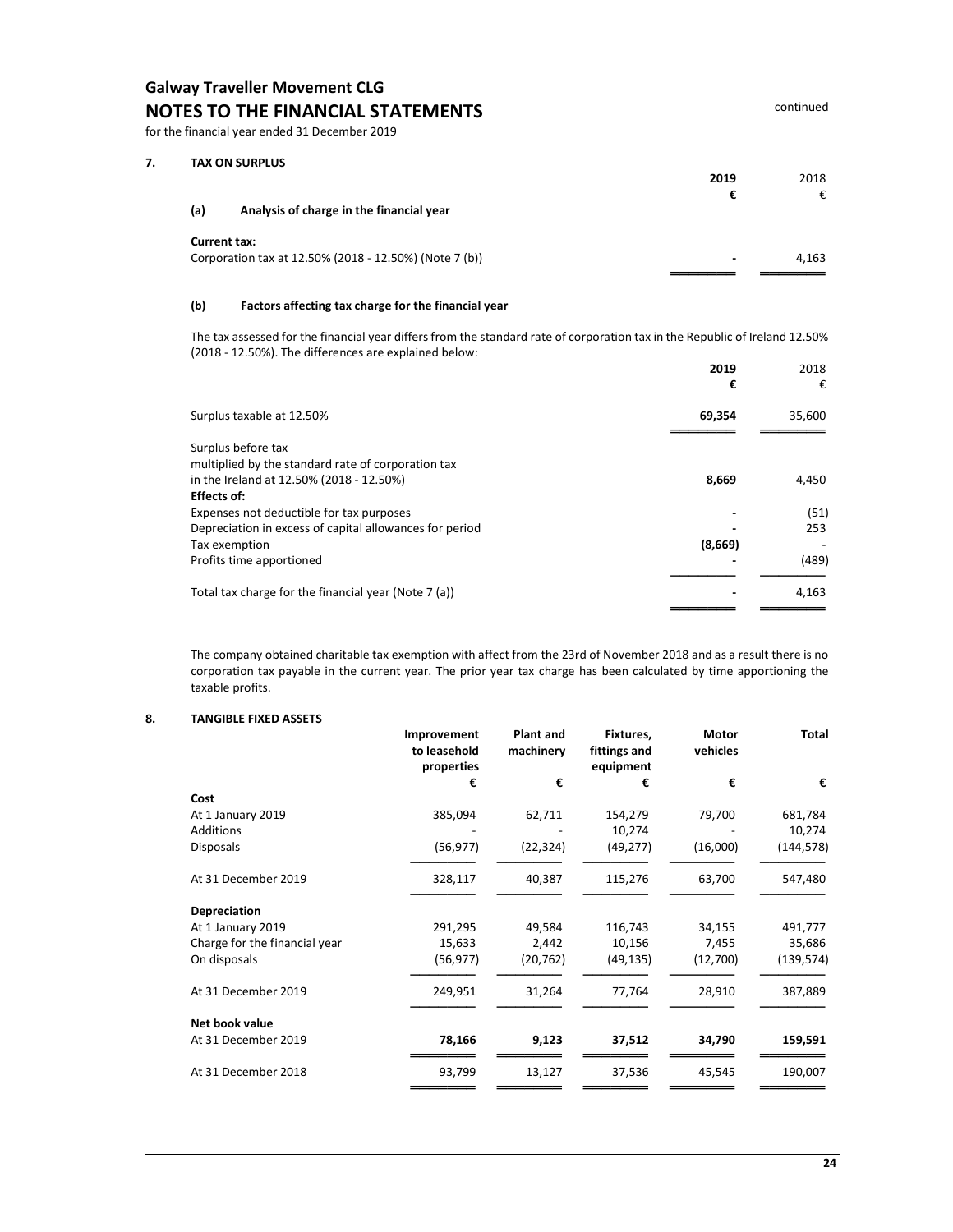# Galway Traveller Movement CLG NOTES TO THE FINANCIAL STATEMENTS **NOTES** TO THE FINANCIAL STATEMENTS

for the financial year ended 31 December 2019

| 9.  | <b>STOCKS</b>                                                                                           | 2019<br>€                                                     | 2018<br>€                                                    |
|-----|---------------------------------------------------------------------------------------------------------|---------------------------------------------------------------|--------------------------------------------------------------|
|     | Finished goods and goods for resale                                                                     | 3,145                                                         | 8,485                                                        |
|     | The replacement cost of stock did not differ significantly from the figures shown.                      |                                                               |                                                              |
| 10. | <b>DEBTORS</b>                                                                                          | 2019<br>€                                                     | 2018<br>€                                                    |
|     | Trade debtors<br>Other debtors<br>Taxation<br>Prepayments<br>Accrued income                             | 40,404<br>7,026<br>11,232<br>5,507<br>35,346<br>99,515        | 80,873<br>2,686<br>5,019<br>13,507<br>55,614<br>157,699      |
| 11. | <b>CREDITORS</b><br>Amounts falling due within one year                                                 | 2019<br>€                                                     | 2018<br>€                                                    |
|     | Trade creditors<br>Taxation<br>Other creditors<br>Pension accrual<br><b>Accruals</b><br>Deferred Income | 14,124<br>31,079<br>526<br>109<br>7,491<br>237,689<br>291,018 | 15,946<br>717<br>2,771<br>271<br>9,028<br>182,767<br>211,500 |
| 12. | <b>CREDITORS</b><br>Amounts falling due after more than one year                                        | 2019<br>€                                                     | 2018<br>€                                                    |
|     | Government grants (Note 14)                                                                             | 137,459                                                       | 172,780                                                      |

### 13. PENSION COSTS - DEFINED CONTRIBUTION

The company operates a defined contribution pension scheme. The assets of the scheme are held separately from those of the company in an independently administered fund. Pension costs amounted to €11,129 (2018: €13,173). There are €109 of pension contributions outstanding at the year end.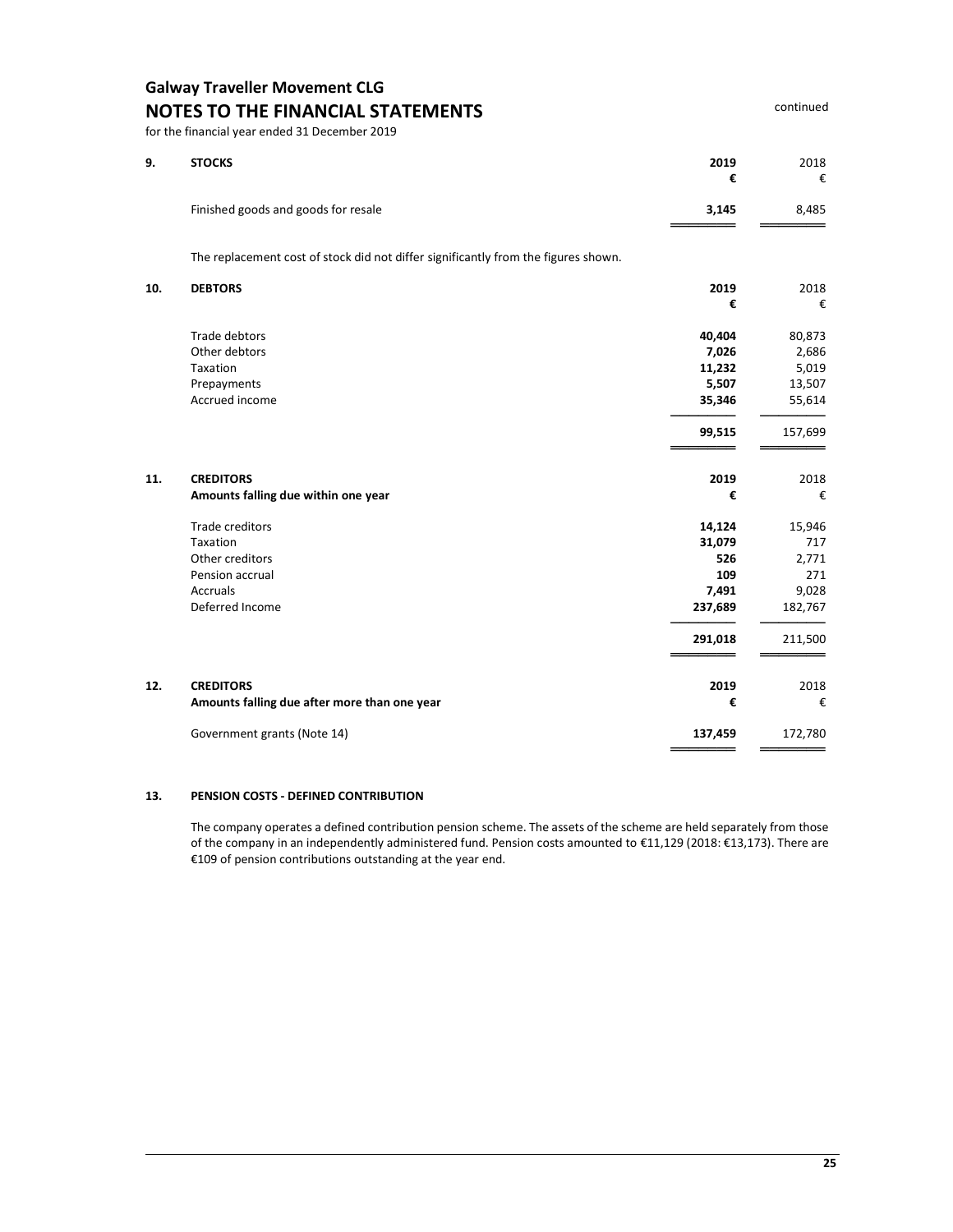## Galway Traveller Movement CLG **NOTES TO THE FINANCIAL STATEMENTS NOTES TO THE FINANCIAL STATEMENTS**

for the financial year ended 31 December 2019

| 14. | <b>GOVERNMENT GRANTS DEFERRED</b>      | 2019       | 2018       |
|-----|----------------------------------------|------------|------------|
|     |                                        | €          | €          |
|     | Capital grants received and receivable |            |            |
|     | At 1 January 2019                      | 461,184    | 406,291    |
|     | Increase in financial year             | 2,116      | 54,893     |
|     | At 31 December 2019                    | 463,300    | 461,184    |
|     | Amortisation                           |            |            |
|     | At 1 January 2019                      | (288, 404) | (253, 466) |
|     | Amortised in financial year            | (37, 437)  | (34, 938)  |
|     | At 31 December 2019                    | (325, 841) | (288, 404) |
|     | Net book value                         |            |            |
|     | At 31 December 2019                    | 137,459    | 172,780    |
|     | At 1 January 2019                      | 172,780    | 152,825    |
|     |                                        |            |            |

Deferred grants relates to grant income used to acquire fixed assets. These grants are amortised to the profit and loss in line with the depreciation charge on those assets.

### 15. STATUS

The liability of the members is limited.

Every member of the company undertakes to contribute to the assets of the company in the event of its being wound up while they are members or within one year thereafter for the payment of the debts and liabilities of the company contracted before they ceased to be members and the costs, charges and expenses of winding up and for the adjustment of the rights of the contributors among themselves such amount as may be required, not exceeding  $£1.27$ .

### 16. CAPITAL COMMITMENTS

The company had no material capital commitments at the financial year-ended 31 December 2019.

### 17. CONTINGENT LIABILITIES

 Bank of Ireland advise there is a contingent liability in the amount of €41,000 in respect of Electronic Funds Transfers and €2,500 in respect of credit cards.

| 18. | <b>DIRECTORS' REMUNERATION</b> | 2019           | 2018<br>€ |
|-----|--------------------------------|----------------|-----------|
|     | Remuneration                   | $\blacksquare$ | 2,860     |

### 19. RELATED PARTY TRANSACTIONS

 Declan Brassil is a director of this company and is also the manager of Galway City Partnership. The company rents 1 The Plaza from Galway City Partnership at an annual cost of €29,020 (2018: €29,020).

The company also received €7,000 in funding from Galway City Partnership in 2019.